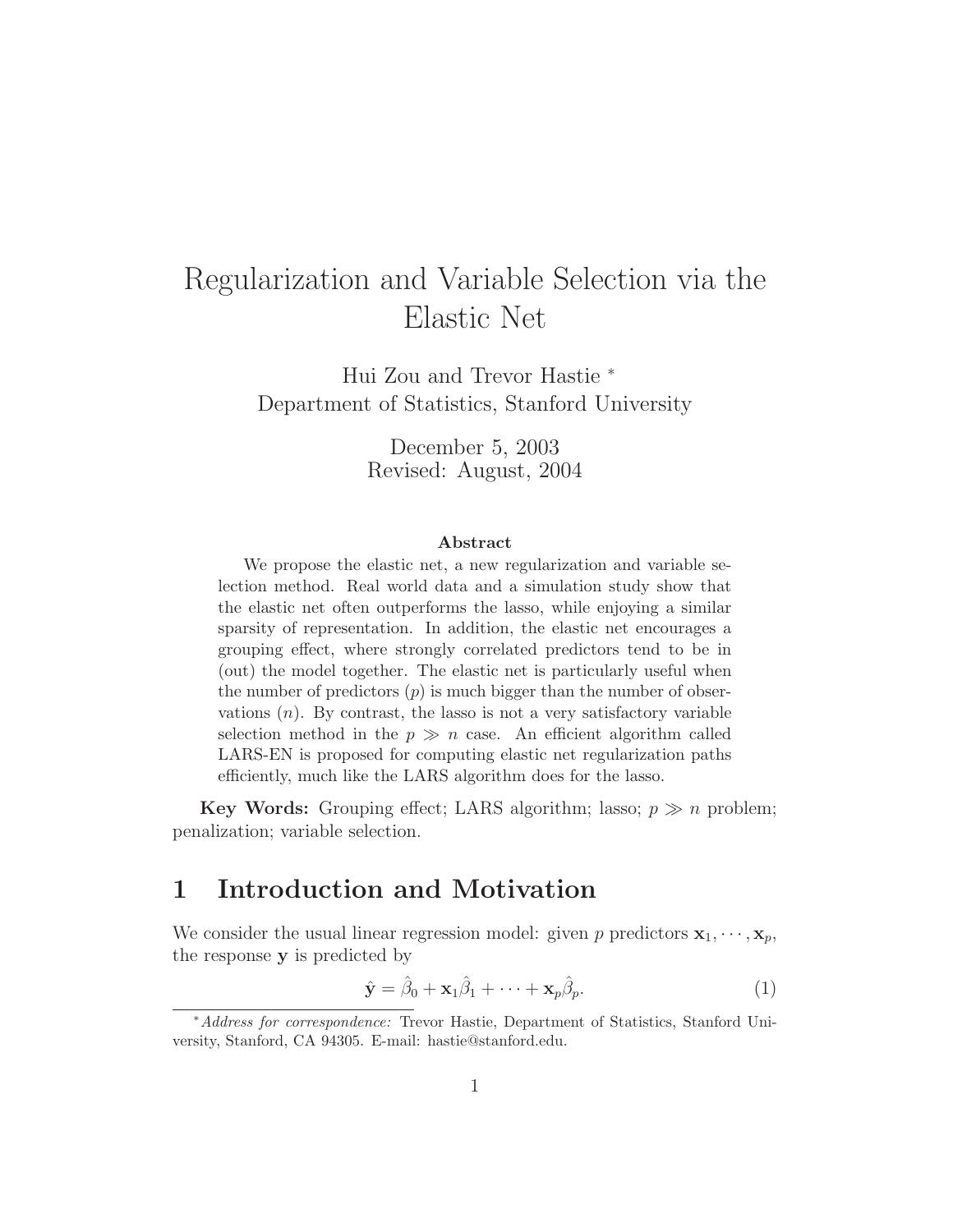A model-fitting procedure produces the vector of coefficients  $\hat{\boldsymbol{\beta}} = (\hat{\beta}_0, \cdots, \hat{\beta}_p)$ . For example, the ordinary least squares (OLS) estimates are obtained by minimizing the residual sum squares (RSS). The criteria for evaluating the quality of a model will differ according to the circumstances. Typically the following two aspects are important.

- Accuracy of prediction on future data: it is hard to defend a model that predicts poorly.
- Interpretation of the model: scientists prefer a simpler model because it puts more light on the relationship between response and covariates. Parsimony is especially an important issue when the number of predictors is large.

It is well known that OLS often does poorly in both prediction and interpretation. Penalization techniques have been proposed to improve OLS. For example, ridge regression (Hoerl & Kennard 1988) minimizes RSS subject to a bound on the  $L_2$  norm of the coefficients. As a continuous shrinkage method, ridge regression achieves its better prediction performance through a bias-variance trade-off. However, ridge regression cannot produce a parsimonious model, for it always keeps all the predictors in the model. Best-subset selection on the other hand produces a sparse model, but it is extremely variable because of its inherent discreteness, as addressed by Breiman (1996).

A promising technique called the lasso was proposed by Tibshirani (1996). The lasso is a penalized least squares method imposing a  $L_1$  penalty on the regression coefficients. Due to the nature of the  $L_1$  penalty, the lasso does both continuous shrinkage and automatic variable selection simultaneously. Tibshirani (1996) and Fu (1998) compared the prediction performance of the lasso, ridge and Bridge regression (Frank & Friedman 1993) and found none of them uniformly dominates the other two. However, as variable selection becomes increasingly important in modern data analysis, the lasso is much more appealing due to its sparse representation.

Although the lasso has shown success in many situations, it has some limitations. Consider the following three scenarios:

1. In the  $p>n$  case, the lasso selects at most n variables before it saturates, because of the nature of the convex optimization problem. This seems to be a limiting feature for a variable selection method. Moreover, the lasso is not well-defined unless the bound on the  $L_1$  norm of the coefficients is smaller than a certain value.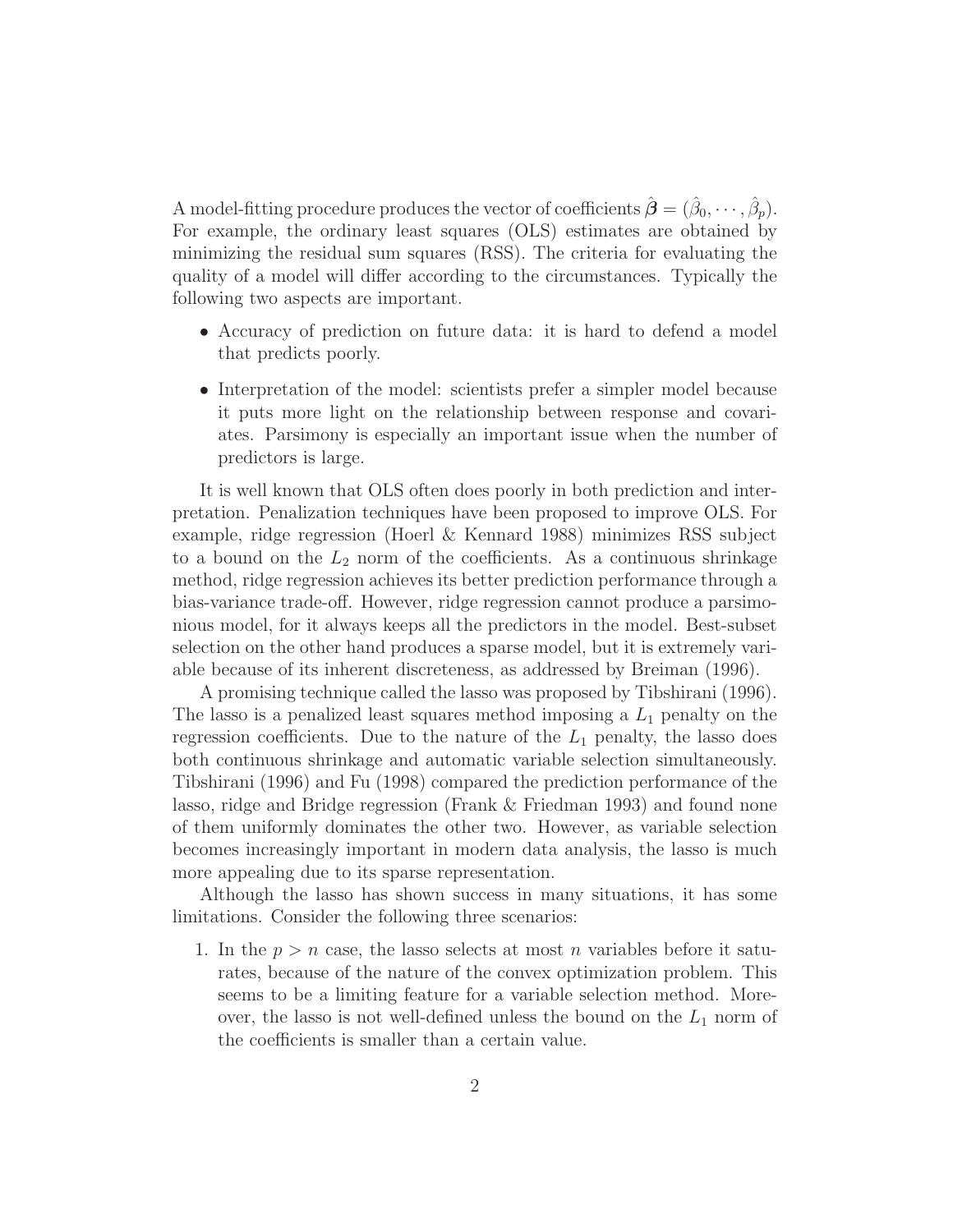- 2. If there is a group of variables among which the pairwise correlations are very high, then the lasso tends to select only one variable from the group and does not care which one is selected. See Section 2.3.
- 3. For usual  $n>p$  situations, if there exist high correlations among predictors, it has been empirically observed that the prediction performance of the lasso is dominated by ridge regression (Tibshirani 1996) .

Scenarios (1) and (2) make the lasso an inappropriate variable selection method in some situations. We illustrate our points by considering the geneselection problem in microarray data analysis. A typical microarray data set has many thousands of predictors (genes) and often less than 100 samples. For those genes sharing the same biological "pathway", the correlations among them can be high (Segal  $&$  Conklin 2003). We think of those genes as forming a group. The ideal gene selection method should be able to do two things: eliminate the trivial genes, and automatically include whole groups into the model once one gene amongst them is selected ("grouped selection"). For this kind of  $p \gg n$  and grouped variables situation, the lasso is not the ideal method, because it can only select at most n variables out of  $p$  candidates (Efron et al. 2004), and it lacks the ability to reveal the grouping information. As for prediction performance, scenario (3) is not rare in regression problems. So it is possible to further strengthen the prediction power of the lasso.

Our goal is to find a new method that works as well as the lasso whenever the lasso does the best, and can fix the problems highlighted above; i.e., it should mimic the ideal variable selection method in scenarios (1) and (2), especially with microarray data, and it should deliver better prediction performance than the lasso in scenario (3).

In this paper we propose a new regularization technique which we call the elastic net. Similar to the lasso, the elastic net simultaneously does automatic variable selection and continuous shrinkage, and is able to select groups of correlated variables. It is like a stretchable fishing net that retains "all the big fish". Simulation studies and real data examples show that the elastic net often outperforms the lasso in terms of prediction accuracy.

In Section 2 we define the *naive elastic net*, which is a penalized least squares method using a novel elastic net penalty. We discuss the grouping effect caused by the elastic net penalty. In Section 3, we show that this naive procedure tends to overshrink in regression problems. We then introduce the elastic net, which corrects this problem. An efficient LARS-EN algorithm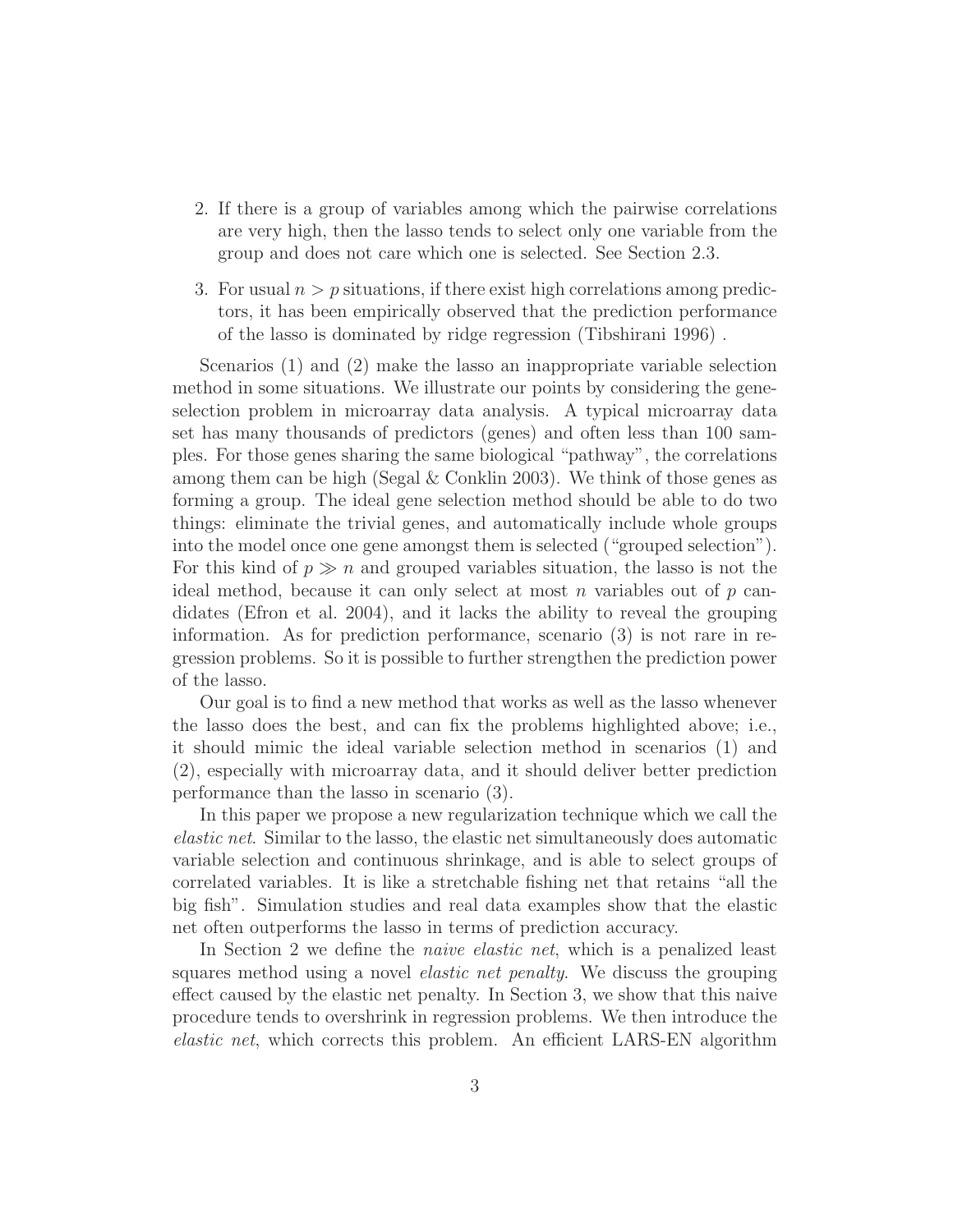is proposed for computing the entire elastic net regularization paths with the computational effort of a single OLS fit. Prostate cancer data is used to illustrate our methodology in Section 4, and simulation results comparing the lasso and the elastic net are presented in Section 5. Section 6 shows an application of the elastic net to classification and gene selection in a Leukemia microarray problem.

# **2 Naive Elastic Net**

#### **2.1 Definition**

Suppose the data set has *n* observations with *p* predictors. Let  $\mathbf{y} = (y_1, \ldots, y_n)^T$ be the response and  $\mathbf{X} = [\mathbf{x}_1 | \cdots | \mathbf{x}_p]$  be the model matrix, where  $\mathbf{x}_j =$  $(x_{1j},...,x_{nj})^T$ ,  $j=1,...,p$  are the predictors. After a location and scale transformation, we can assume the response is centered and the predictors are standardized,

$$
\sum_{i=1}^{n} y_i = 0, \quad \sum_{i=1}^{n} x_{ij} = 0, \text{ and } \sum_{i=1}^{n} x_{ij}^2 = 1, \text{ for } j = 1, 2, \dots, p. \tag{2}
$$

For any fixed non-negative  $\lambda_1$  and  $\lambda_2$ , we define the naive elastic net criterion

$$
L(\lambda_1, \lambda_2, \boldsymbol{\beta}) = |\mathbf{y} - \mathbf{X}\boldsymbol{\beta}|^2 + \lambda_2 |\boldsymbol{\beta}|^2 + \lambda_1 |\boldsymbol{\beta}|_1,
$$
\n(3)

where

$$
|\beta|^2 = \sum_{j=1}^p \beta_j^2
$$
 and  $|\beta|_1 = \sum_{j=1}^p |\beta_j|$ .

The naive elastic net estimator  $\hat{\boldsymbol{\beta}}$  is the minimizer of (3):

$$
\hat{\boldsymbol{\beta}} = \arg\min_{\boldsymbol{\beta}} L(\lambda_1, \lambda_2, \boldsymbol{\beta}). \tag{4}
$$

The above procedure can be viewed as a penalized least-squares method. Let  $\alpha = \frac{\lambda_2}{\lambda_1 + \lambda_2}$ , then solving  $\hat{\boldsymbol{\beta}}$  in (3) is equivalent to the optimization problem:

$$
\hat{\boldsymbol{\beta}} = \arg\min_{\boldsymbol{\beta}} |\mathbf{y} - \mathbf{X}\boldsymbol{\beta}|^2, \text{ subject to } (1 - \alpha) |\boldsymbol{\beta}|_1 + \alpha |\boldsymbol{\beta}|^2 \le t \text{ for some t. (5)}
$$

We call the function  $(1 - \alpha) |\beta|_1 + \alpha |\beta|^2$  the elastic net penalty, which is a convex combination of the lasso and ridge penalty. When  $\alpha = 1$ , the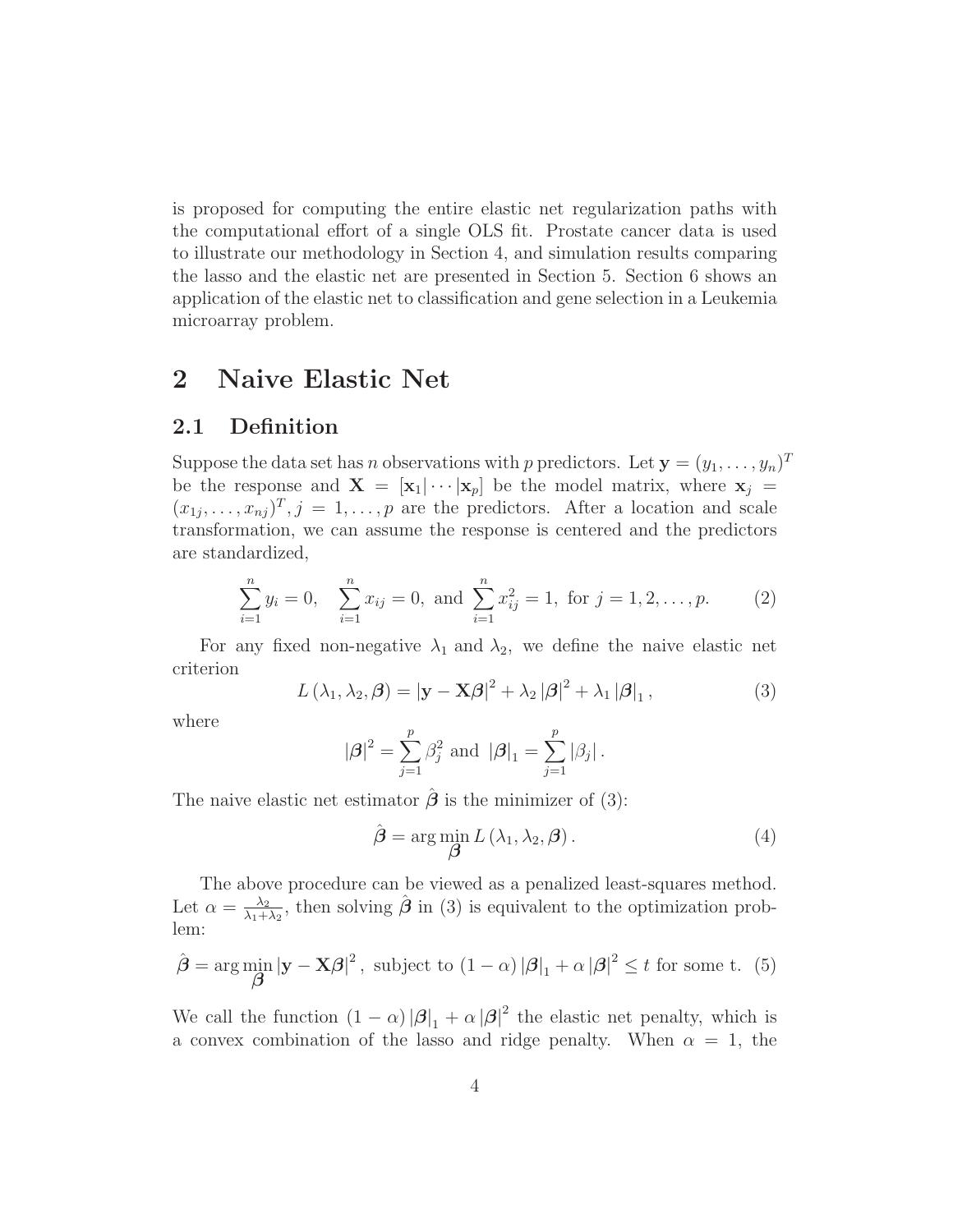naive elastic net becomes simple ridge regression. In this paper, we only consider  $\alpha < 1$ .  $\forall \alpha \in [0, 1)$ , the elastic net penalty function is singular (without first derivative) at 0 and it is strictly convex  $\forall \alpha > 0$ , thus possessing the characteristics of both the lasso and ridge. Note that the lasso penalty  $(\alpha = 0)$  is convex but not strictly convex. These arguments can be seen clearly from Figure 1.





Figure 1: 2-dimensional contour plots (level=1). The outmost contour shows the shape of the ridge penalty while the diamond shaped curve is the contour of the lasso penalty. The red solid curve is the contour plot of the elastic net penalty with  $\alpha = 0.5$ . We see singularities at the vertexes and the edges are strictly convex. The strength of convexity varies with  $\alpha$ .

#### **2.2 Solution**

We now develop a method to solve the naive elastic net problem efficiently. It turns out that the solution is equivalent to a lasso type optimization problem. This fact implies that the naive elastic net also enjoys the computational advantage of the lasso.

**Lemma 1** Given data set  $(\mathbf{y}, \mathbf{X})$  and  $(\lambda_1, \lambda_2)$ , define an artificial data set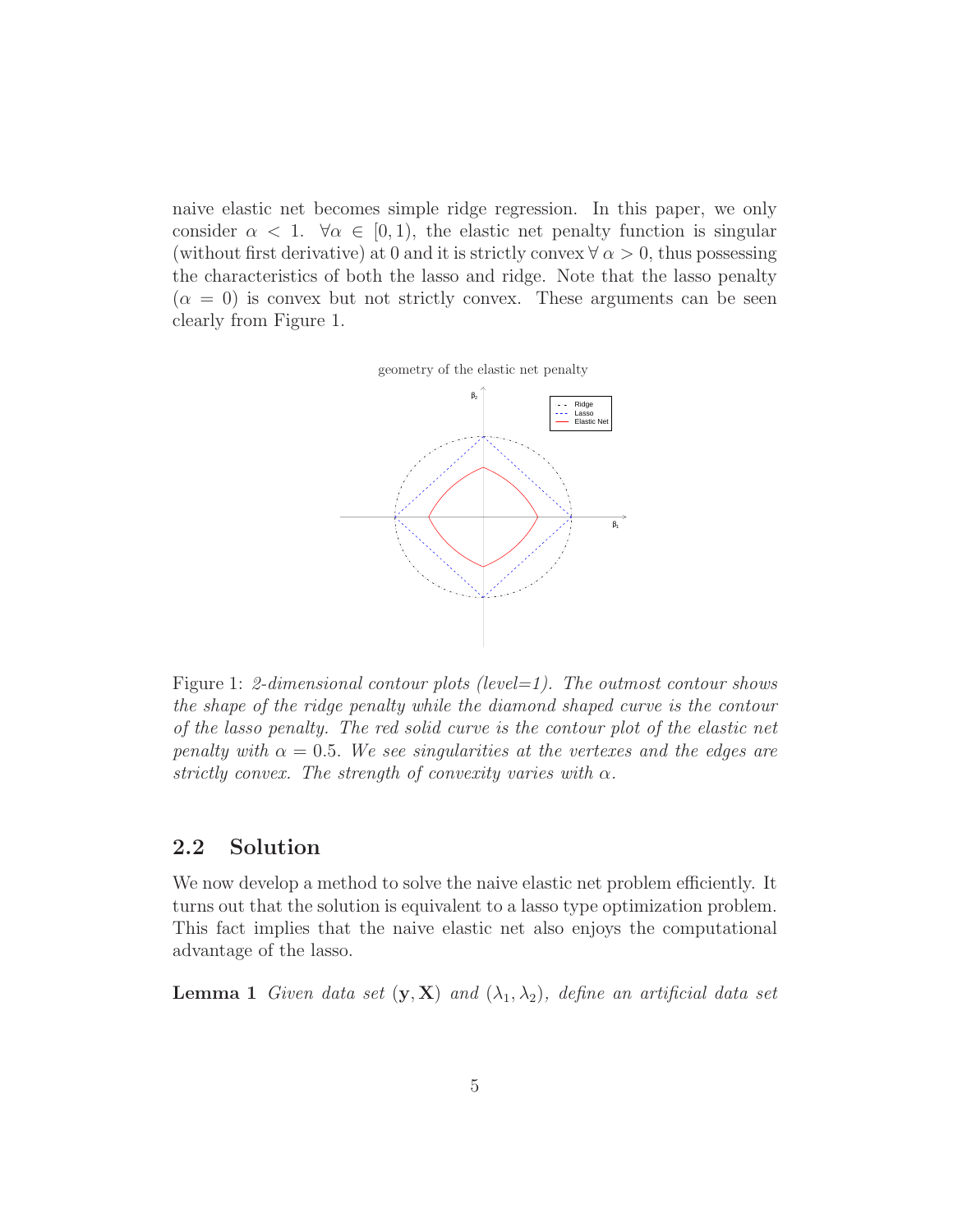(**y**∗, **X**∗) by

$$
\mathbf{X}_{\binom{n+p}{\lambda p}}^* = (1+\lambda_2)^{-\frac{1}{2}} \begin{pmatrix} \mathbf{X} \\ \sqrt{\lambda_2} \mathbf{I} \end{pmatrix}, \quad \mathbf{y}_{\binom{n+p}{}}^* = \begin{pmatrix} \mathbf{y} \\ 0 \end{pmatrix}.
$$

Let  $\gamma = \frac{\lambda_1}{\sqrt{1+\lambda_2}}$  and  $\beta^* = \sqrt{1+\lambda_2\beta}$ . Then the naive elastic net criterion can be written as

$$
L(\gamma, \beta) = L(\gamma, \beta^*) = |\mathbf{y}^* - \mathbf{X}^* \beta^*|^2 + \gamma |\beta^*|_1.
$$

Let

$$
\hat{\boldsymbol{\beta}}^* = \arg\min_{\boldsymbol{\beta}^*} L(\gamma, \boldsymbol{\beta}^*),
$$

then

$$
\hat{\boldsymbol{\beta}} = \frac{1}{\sqrt{1+\lambda_2}} \hat{\boldsymbol{\beta}}^*.
$$

The proof is just simple algebra, which we omit. Lemma 1 says that we can transform the naive elastic net problem to an equivalent lasso problem on augmented data. Note that the sample size in the augmented problem is  $n + p$  and  $X^*$  has rank p, which means the naive elastic net can potentially select all  $p$  predictors in all situations. This important property overcomes the limitations of the lasso described in scenario (1). Lemma 1 also shows that the naive elastic net can perform an automatic variable selection in a fashion similar to the lasso. In the next section we show that the naive elastic net has the ability of selecting "grouped" variables, a property not shared by the lasso.

In the case of an orthogonal design, it is straightforward to show that with parameters  $(\lambda_1, \lambda_2)$ , the naive elastic net solution is

$$
\hat{\beta}_i(\text{naive elastic net}) = \frac{\left(\left|\hat{\beta}_i(\text{ols})\right| - \frac{\lambda_1}{2}\right)_+}{1 + \lambda_2} \text{sgn}\left(\hat{\beta}_i(\text{ols})\right). \tag{6}
$$

where  $\hat{\boldsymbol{\beta}}(\text{ols}) = \mathbf{X}^T \mathbf{y}$  and  $z_+$  denotes the positive part, which is z if z > 0, else 0. The solution of ridge regression with parameter  $\lambda_2$  is given by  $\hat{\boldsymbol{\beta}}(\text{ridge}) = \hat{\boldsymbol{\beta}}(\text{ols})/(1 + \lambda_2)$ , and the lasso solution with parameter  $\lambda_1$  is  $\hat{\beta}_i(\text{lasso}) = (|\hat{\beta}_i(\text{ols})| - \frac{\lambda_1}{2})$  $\int_{+}$ sgn  $(\hat{\beta}_i(\text{ols}))$ . Figure 2 shows the operational characteristics of the three penalization methods in an orthogonal design, where the naive elastic net can be viewed as a two-stage procedure: a ridgetype direct shrinkage followed by a lasso-type thresholding.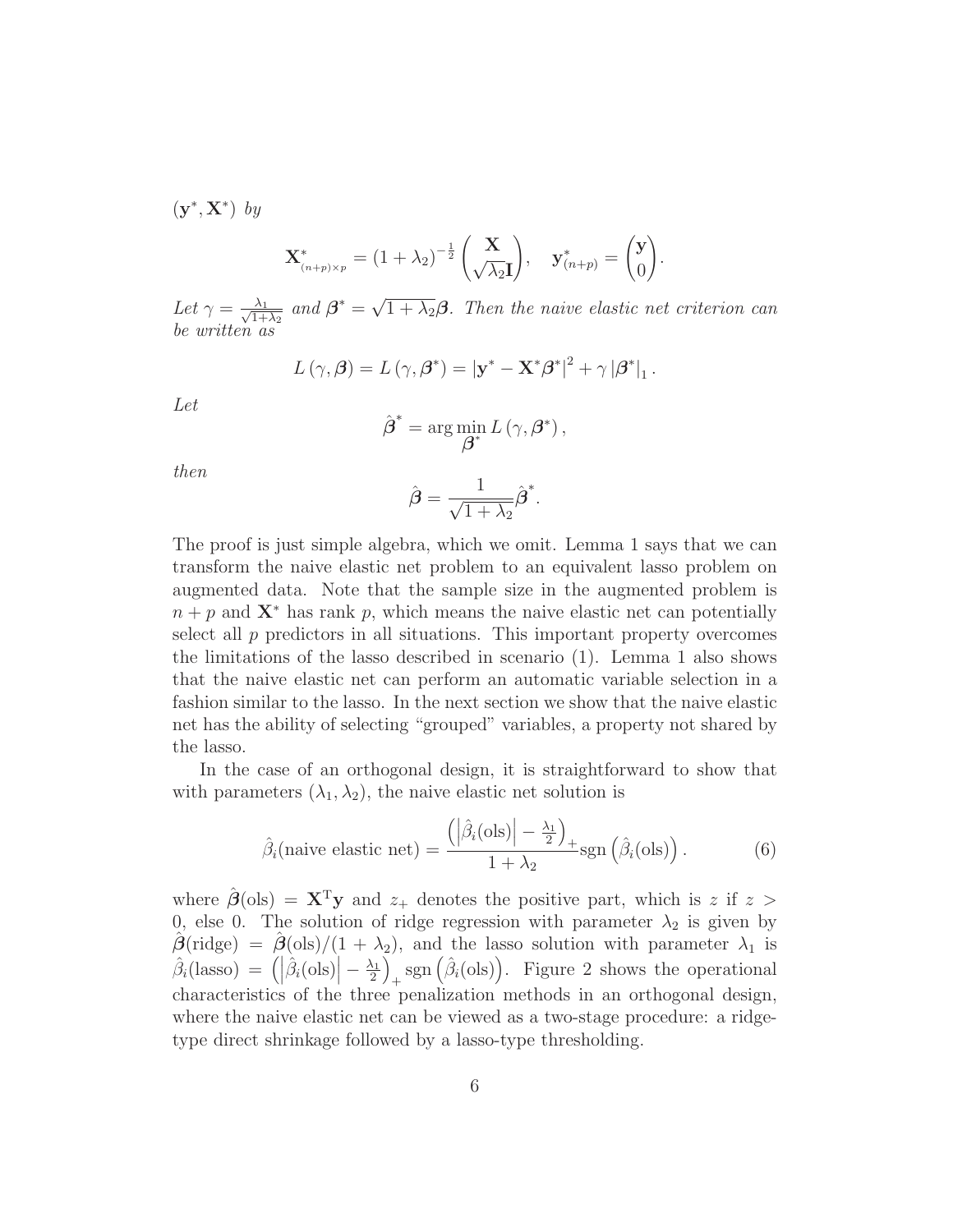

Figure 2: Exact solutions for the lasso, ridge and the naive elastic net (naive ENet) in an orthogonal design. Shrinkage parameters are  $\lambda_1 = 2, \lambda_2 = 1$ .

### **2.3 The grouping effect**

In the "large  $p$ , small  $n$ " problem (West et al. 2001), the "grouped variables" situation is a particularly important concern, which has been addressed a number of times in the literature. For example, principal component analysis (PCA) has been used to construct methods finding a set of highly correlated genes in Hastie et al. (2000) and Ramon (2003). A careful study by Segal & Conklin (2003) strongly motivates the use of regularized regression procedure to find the grouped genes. We consider the generic penalization method

$$
\hat{\boldsymbol{\beta}} = \arg\min_{\boldsymbol{\beta}} |\mathbf{y} - \mathbf{X}\boldsymbol{\beta}|^2 + \lambda J(\boldsymbol{\beta})
$$
\n(7)

where  $J(\cdot)$  is positive valued for  $\beta \neq 0$ .

Qualitatively speaking, a regression method exhibits the grouping effect if the regression coefficients of a group of highly correlated variables tend to be equal (up to a sign change if negatively correlated). In particular, in the extreme situation where some variables are exactly identical, the regression method should assign identical coefficients to the identical variables.

**Lemma 2** Assume  $x_i = x_j, i, j \in \{1, ..., p\}.$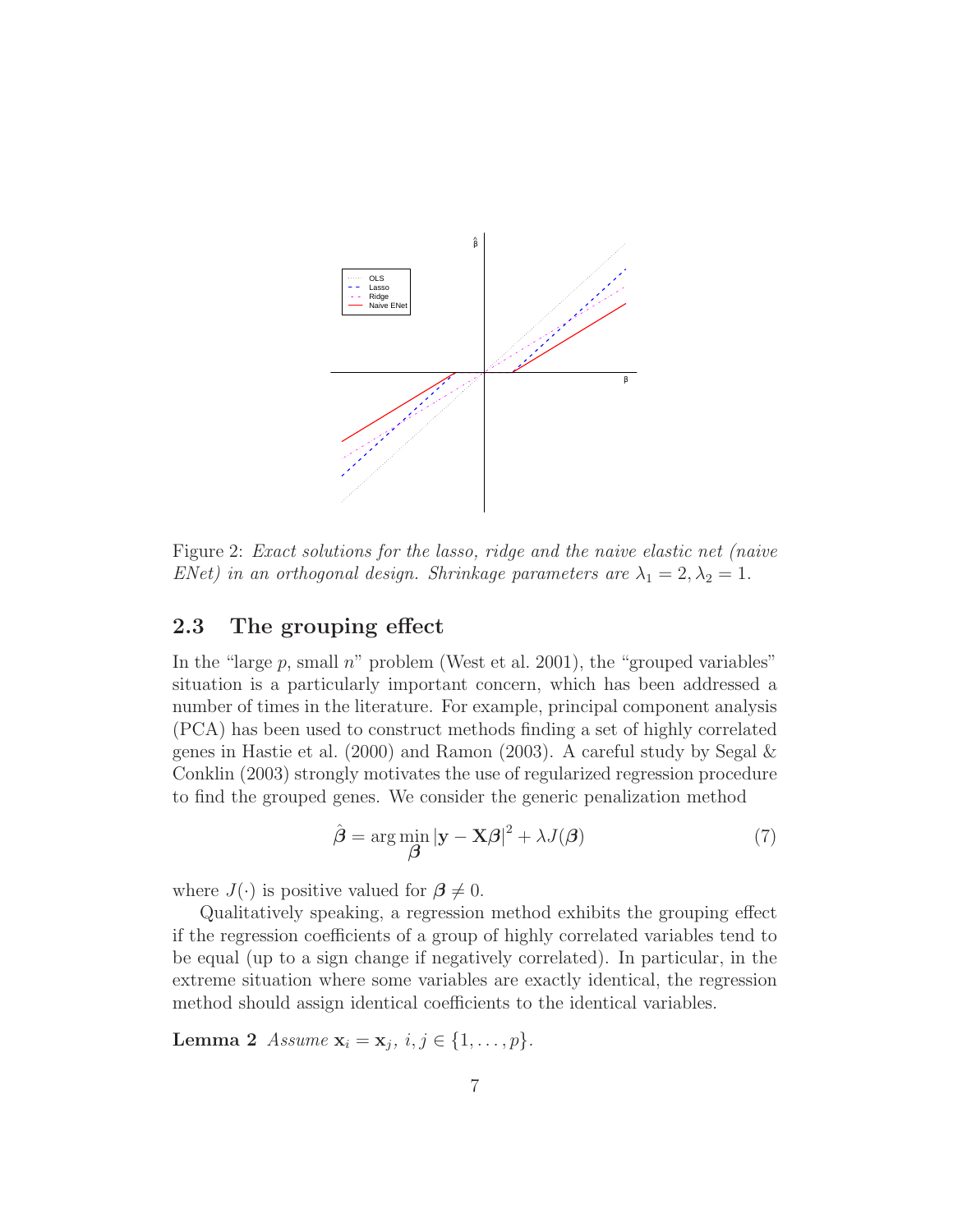- 1. If  $J(\cdot)$  is strictly convex, then  $\hat{\beta}_i = \hat{\beta}_j \ \forall \ \lambda > 0$ .
- 2. If  $J(\boldsymbol{\beta}) = |\boldsymbol{\beta}|_1$ , then  $\hat{\beta}_i \hat{\beta}_j \geq 0$  and  $\hat{\boldsymbol{\beta}}^*$  is another minimizer of (7), where  $\lambda$

$$
\hat{\beta}_k^* = \begin{cases}\n\hat{\beta}_k & \text{if } k \neq i \text{ and } k \neq j \\
(\hat{\beta}_i + \hat{\beta}_j) \cdot (s) & \text{if } k = i \\
(\hat{\beta}_i + \hat{\beta}_j) \cdot (1 - s) & \text{if } k = j.\n\end{cases}
$$

for any  $s \in [0,1]$ .

Lemma 2 shows a clear distinction between *strictly* convex penalty functions and the lasso penalty. Strict convexity guarantees the grouping effect in the extreme situation with identical predictors. In contrast the lasso does not even have a unique solution. The elastic net penalty with  $\lambda_2 > 0$  is strictly convex, thus enjoying the property in assertion (1).

**Theorem 1** Given data  $(\mathbf{y}, \mathbf{X})$  and parameters  $(\lambda_1, \lambda_2)$ , the response **y** is centered and the predictors **X** are standardized. Let  $\hat{\boldsymbol{\beta}}(\lambda_1, \lambda_2)$  be the naive elastic net estimate. Suppose  $\hat{\beta}_i(\lambda_1, \lambda_2)$   $\hat{\beta}_j(\lambda_1, \lambda_2) > 0$ . Define

$$
D_{\lambda_1,\lambda_2}(i,j) = \frac{1}{|\mathbf{y}|_1} \left| \hat{\beta}_i \left( \lambda_1, \lambda_2 \right) - \hat{\beta}_j \left( \lambda_1, \lambda_2 \right) \right|,
$$

then  $D_{\lambda_1,\lambda_2}(i,j) \leq \frac{1}{\lambda_2}$  $\sqrt{2(1-\rho)}$ , where  $\rho = \mathbf{x}_i^T \mathbf{x}_j$ , the sample correlation.

The unit-less quantity  $D_{\lambda_1,\lambda_2}(i,j)$  describes the difference between the coefficient paths of predictors i and j. If  $x_i$  and  $x_j$  are highly correlated, i.e.,  $\rho \doteq 1$  (if  $\rho \doteq -1$  then consider  $-\mathbf{x}_j$ ), Theorem 1 says the difference between the coefficient paths of predictor i and predictor j is almost 0. The upper bound in the above inequality provides quantitative description for the grouping effect of the naive elastic net.

The lasso doesn't possess the grouping effect. Scenario (2) in Section 1 occurs frequently in practice. A theoretical explanation is given in Efron et al. (2004). For a simpler illustration, let's consider the linear model with  $p = 2$ . Tibshirani (1996) gave the explicit expression for  $(\hat{\beta}_1, \hat{\beta}_2)$ , from which we easily get  $\left|\hat{\beta}_1 - \hat{\beta}_2\right| = |cos(\theta)|$ , where  $\theta$  is the angle between **y** and **x**<sub>1</sub> − **x**<sub>2</sub>. It is easy to construct examples such that  $\rho = \text{cor}(\mathbf{x}_1, \mathbf{x}_2) \rightarrow 1$  but  $\cos(\theta)$ doesn't vanish.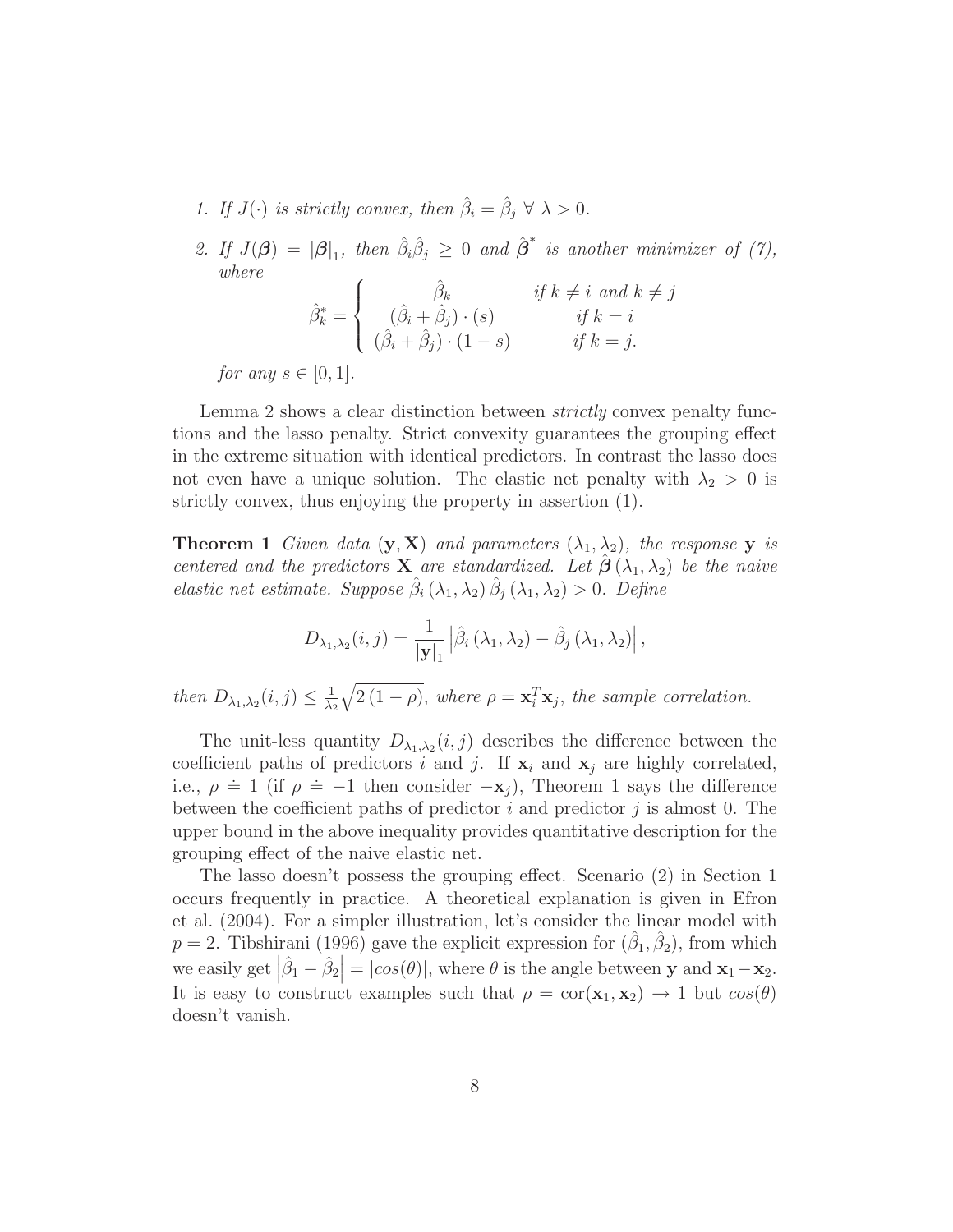### **2.4 Bayesian connections and the** L<sup>q</sup> **penalty**

Bridge regression (Frank & Friedman 1993, Fu 1998) has  $J(\beta) = |\beta|^q$  in (7), which is a generalization of both the lasso  $(q = 1)$  and ridge  $(q = 2)$ . The bridge estimator can be viewed as the Bayes posterior mode under the prior

$$
p_{\lambda,q}(\boldsymbol{\beta}) = C(\lambda, q) \exp(-\lambda |\boldsymbol{\beta}|^{q}). \tag{8}
$$

Ridge regression  $(q = 2)$  corresponds to a Gaussian prior and the lasso  $(q = 1)$ a Laplacian (or double exponential) prior. The elastic net penalty corresponds to a new prior given by

$$
p_{\lambda,\alpha}(\boldsymbol{\beta}) = C(\lambda,\alpha) \exp(-\lambda(\alpha|\boldsymbol{\beta}|^2 + (1-\alpha)|\boldsymbol{\beta}|_1));
$$
\n(9)

a compromise between the Gaussian and Laplacian priors. Although bridge with  $1 < q < 2$  will have many similarities with the elastic net, there is a fundamental difference between them. The elastic nets produces sparse solutions, while the bridge does not. Fan & Li (2001) prove that in the  $L_q$  $(q \geq 1)$  penalty family, only the lasso penalty  $(q = 1)$  can produce a sparse solution. Bridge  $(1 < q < 2)$  always keeps all predictors in the model, as does ridge. Since automatic variable selection via penalization is a primary objective of this article,  $L_q$  (1 < q < 2) penalization is not a candidate.

### **3 Elastic Net**

#### **3.1 Deficiency of the naive elastic net**

As an automatic variable selection method, the naive elastic net overcomes the limitations of the lasso in scenarios (1) and (2). However, empirical evidence (see Sections 4 and 5) shows that the naive elastic net does not perform satisfactorily unless it is very close to either ridge or the lasso. This is the reason we call it naive.

In the regression prediction setting, an accurate penalization method achieves good prediction performance through the bias-variance trade-off. The naive elastic net estimator is a two-stage procedure: for each fixed  $\lambda_2$ we first find the ridge regression coefficients, and then we do the lasso type shrinkage along the lasso coefficient solution paths. It appears to incur a double amount of shrinkage. Double shrinkage does not help to reduce the variances much and introduces unnecessary extra bias, compared with pure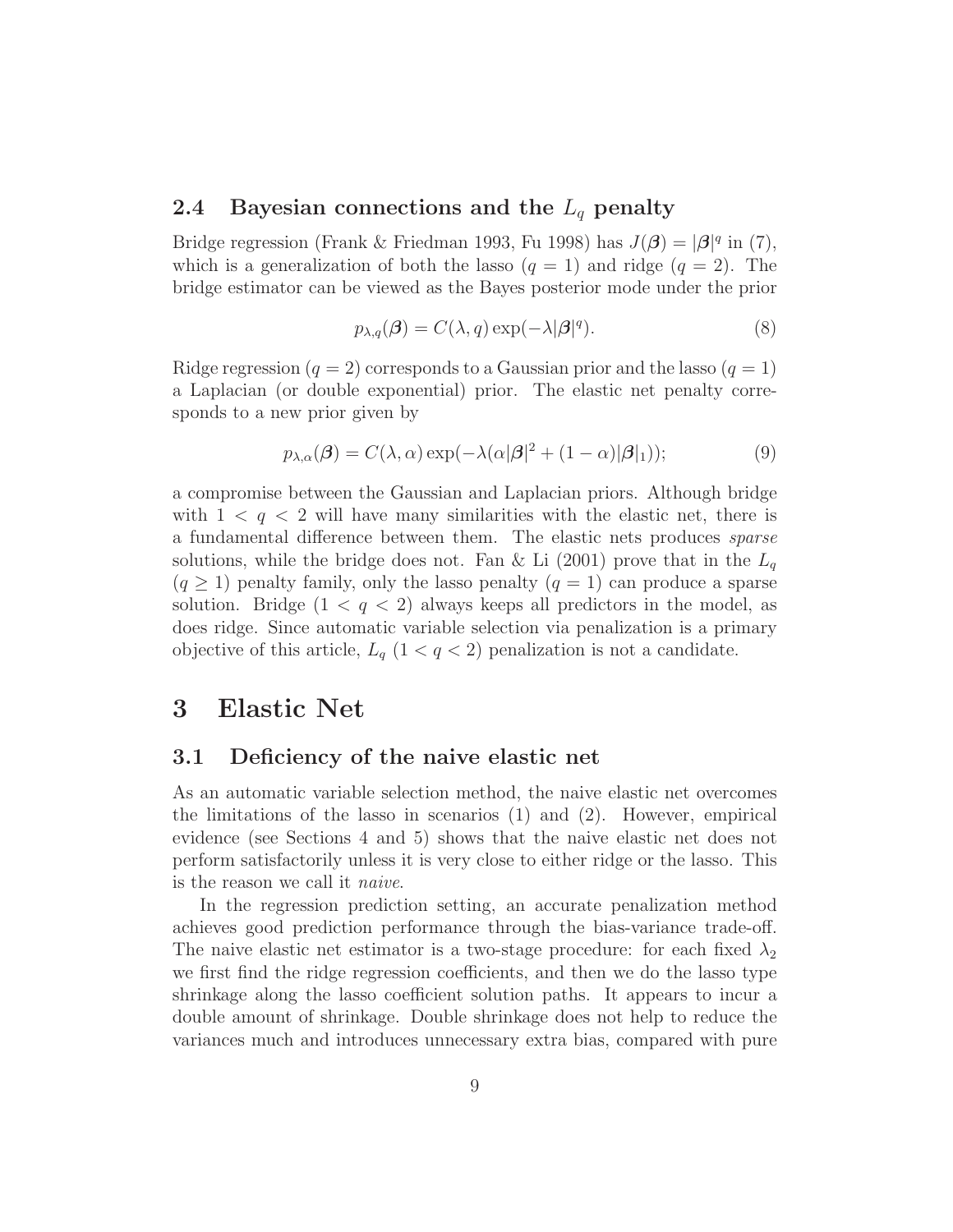lasso or ridge shrinkage. In the next section we improve the prediction performance of the naive elastic net by correcting this double-shrinkage.

#### **3.2 The elastic net estimate**

We follow the notation in Section 2.2. Given data (**y**, **X**), penalty parameter  $(\lambda_1, \lambda_2)$ , and augmented data  $(\mathbf{y}^*, \mathbf{X}^*)$ , the naive elastic net solves a lasso type problem

$$
\hat{\boldsymbol{\beta}}^* = \arg\min_{\boldsymbol{\beta}^*} |\mathbf{y}^* - \mathbf{X}^* \boldsymbol{\beta}^*|^2 + \frac{\lambda_1}{\sqrt{1 + \lambda_2}} |\boldsymbol{\beta}^*|_1. \tag{10}
$$

The elastic net (corrected) estimates *β*ˆ are defined by

$$
\hat{\boldsymbol{\beta}}\left(\text{elastic net}\right) = \sqrt{1 + \lambda_2} \hat{\boldsymbol{\beta}}^*.\tag{11}
$$

Recall that  $\hat{\boldsymbol{\beta}}$ (naive elastic net) =  $\frac{1}{\sqrt{1}}$  $\frac{1}{1+\lambda_2}\hat{\boldsymbol{\beta}}^*$ , thus

$$
\hat{\boldsymbol{\beta}}(\text{elastic net}) = (1 + \lambda_2)\hat{\boldsymbol{\beta}}(\text{naive elastic net}).\tag{12}
$$

Hence the elastic net coefficient is a rescaled naive elastic net coefficient.

Such a scaling transformation preserves the variable-selection property of the naive elastic net, and is the simplest way to undo shrinkage. Hence all the good properties of the naive elastic net described in Section 2 hold for the elastic net. Empirically we have found the elastic net performs very well when compared with the lasso and ridge.

We also have theoretical/heuristic justification for choosing  $1 + \lambda_2$  as the scaling factor. Consider the exact solution of the naive elastic net when the predictors are orthogonal. The lasso is known to be minimax optimal (Donoho et al. 1995) in this case, which implies the naive elastic net is not optimal. After scaling by  $1+\lambda_2$ , the elastic net automatically achieves minimax optimality.

A strong motivation for the  $(1+\lambda_2)$  rescaling comes from a decomposition of the ridge operator. Since the predictors **X** are standardized, we have

$$
\mathbf{X}^T \mathbf{X} = \begin{bmatrix} 1 & \rho_{12} & \cdot & \rho_{1p} \\ & 1 & \cdot & \cdot \\ & & 1 & \rho_{p-1,p} \\ & & & 1 \end{bmatrix}_{p \times p},
$$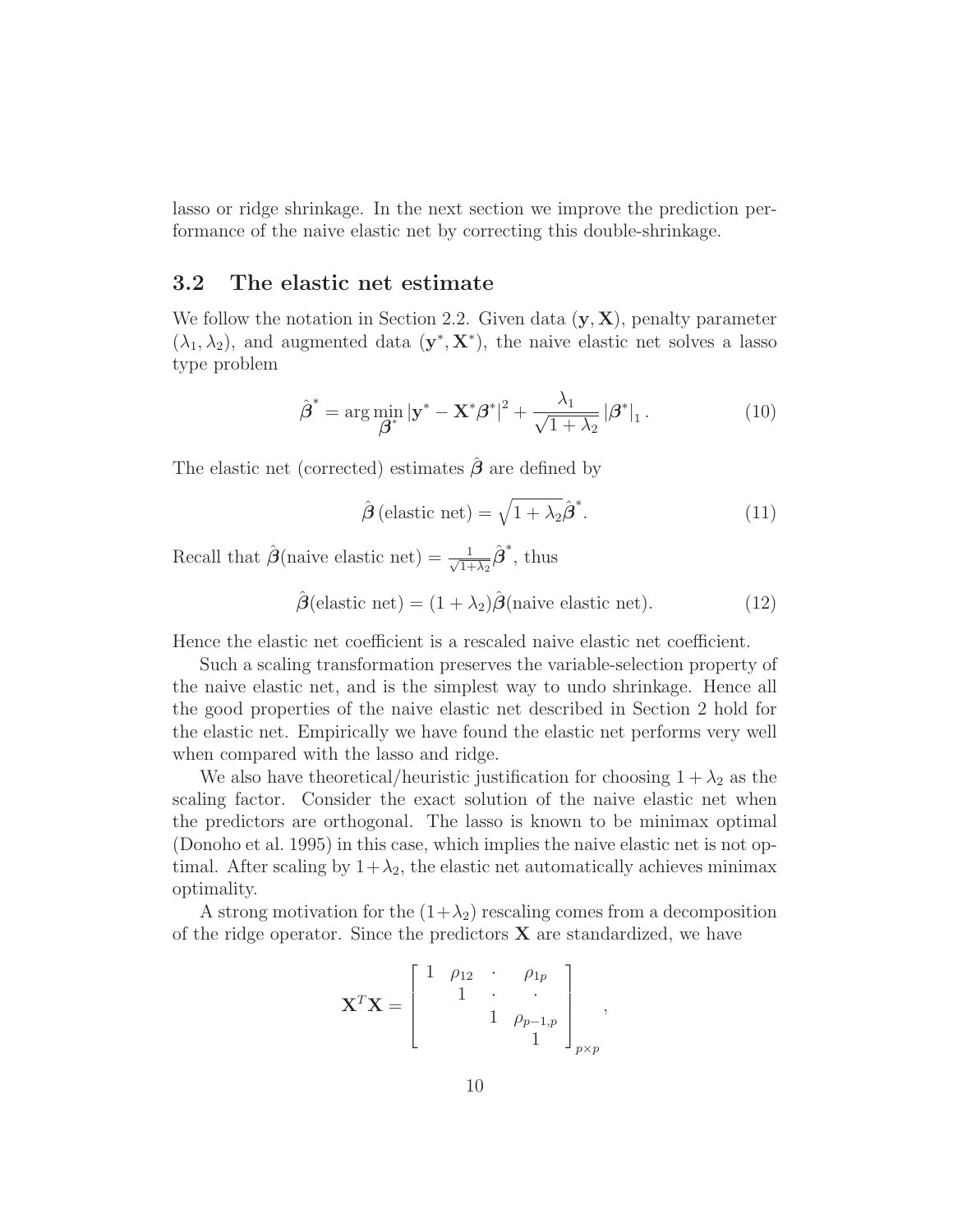where  $\rho_{i,j}$  is sample correlation. Ridge estimates with parameter  $\lambda_2$  are given by  $\beta$ (ridge) = **Ry**, with

$$
\mathbf{R} = (\mathbf{X}^T \mathbf{X} + \lambda_2 \mathbf{I})^{-1} \mathbf{X}^T.
$$

We can rewrite **R** as

$$
\mathbf{R} = \frac{1}{1+\lambda_2} \mathbf{R}^* = \frac{1}{1+\lambda_2} \begin{bmatrix} 1 & \frac{\rho_{12}}{(1+\lambda_2)} & \frac{\rho_{1p}}{(1+\lambda_2)} \\ 1 & \ddots & \ddots \\ 1 & \frac{\rho_{p-1,p}}{(1+\lambda_2)} \\ 1 & 1 \end{bmatrix}^{-1} \mathbf{X}^T.
$$
(13)

**R**<sup>∗</sup> is like the usual OLS operator except the correlations are shrunk by factor  $\frac{1}{1+\lambda_2}$ , which we call de-correlation. Hence from (13) we can interpret the ridge operator as de-correlation followed by direct scaling shrinkage.

This decomposition suggests that the grouping effect of ridge is caused by the de-correlation step. When we combine the grouping effect of ridge with the lasso, the direct  $1/(1 + \lambda_2)$  shrinkage step is not needed and removed by rescaling. Although ridge requires  $1/(1 + \lambda_2)$  shrinkage to effectively control the estimation variance, in our new method, we can rely on the lasso shrinkage to control the variance and obtain sparsity.

From now on, let  $\hat{\beta}$  stand for  $\hat{\beta}$  (elastic net). The next theorem gives another presentation of the elastic net, in which the de-correlation argument is more explicit.

**Theorem 2** Given data  $(\mathbf{y}, \mathbf{X})$  and  $(\lambda_1, \lambda_2)$ , then the elastic net estimates *β*ˆ are given by

$$
\hat{\boldsymbol{\beta}} = \arg\min_{\boldsymbol{\beta}} \boldsymbol{\beta}^T \left( \frac{\mathbf{X}^T \mathbf{X} + \lambda_2 \mathbf{I}}{1 + \lambda_2} \right) \boldsymbol{\beta} - 2 \mathbf{y}^T \mathbf{X} \boldsymbol{\beta} + \lambda_1 |\boldsymbol{\beta}|_1. \tag{14}
$$

It is easy to see that

$$
\hat{\boldsymbol{\beta}}(\text{lasso}) = \arg\min_{\boldsymbol{\beta}} \boldsymbol{\beta}^T (\mathbf{X}^T \mathbf{X}) \boldsymbol{\beta} - 2\mathbf{y}^T \mathbf{X} \boldsymbol{\beta} + \lambda_1 |\boldsymbol{\beta}|_1. \tag{15}
$$

Hence Theorem 2 interprets the elastic net as a stabilized version of the lasso. Note that  $\hat{\Sigma} = \mathbf{X}^T \mathbf{X}$  is a sample version of the correlation matrix  $(\Sigma)$  and  $\frac{\mathbf{X}^T \mathbf{X} + \lambda_2 \mathbf{I}}{1 + \lambda_2} = (1 - \gamma) \hat{\Sigma} + \gamma \mathbf{I}$  with  $\gamma = \frac{\lambda_2}{1 + \lambda_2}$  shrinks  $\hat{\Sigma}$  towards identity matrix. Together (14) and (15) say that rescaling after the elastic net penalization is mathematically equivalent to replacing  $\Sigma$  with its shrunk version in the lasso. In linear discriminant analysis, prediction accuracy can often be improved by replacing  $\Sigma$  by a shrunken estimate (Friedman 1989, Hastie et al. 2001). Likewise we improve the lasso by regularizing  $\Sigma$  in (15).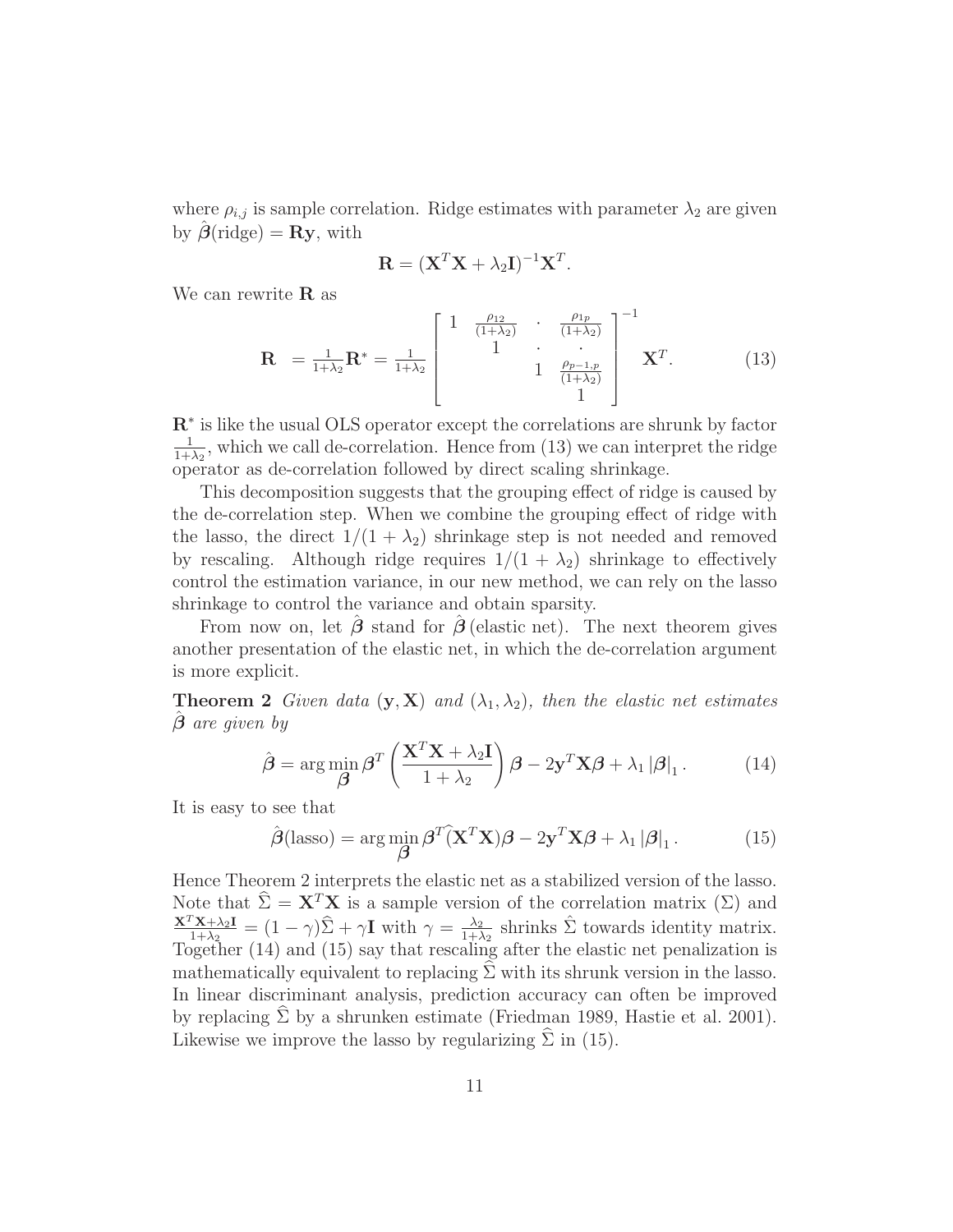#### **3.3 Connection with univariate soft-thresholding**

The lasso is a special case of the elastic net with  $\lambda_2 = 0$ . The other interesting special case of the elastic net emerges when  $\lambda_2 \to \infty$ . By Theorem 2,  $\beta \to$  $\beta(\infty)$  as  $\lambda_2 \rightarrow \infty$ , where

$$
\hat{\boldsymbol{\beta}}(\infty) = \arg\min_{\boldsymbol{\beta}} \boldsymbol{\beta}^T \boldsymbol{\beta} - 2\mathbf{y}^T \mathbf{X} \boldsymbol{\beta} + \lambda_1 |\boldsymbol{\beta}|_1.
$$

 $\hat{\beta}(\infty)$  has a simple closed form

$$
\hat{\boldsymbol{\beta}}(\infty)_i = \left( \left| \mathbf{y}^T \mathbf{x}_i \right| - \frac{\lambda_1}{2} \right)_+ \text{sgn} \left( \mathbf{y}^T \mathbf{x}_i \right), \quad i = 1, 2, \dots, p. \tag{16}
$$

Observe that  $y^T x_i$  is the univariate regression coefficient of the *i*-th predictor,  $\beta(\infty)$  are the estimates by applying soft-thresholding on univariate regression coefficients, thus (16) is called univariate soft-thresholding (UST).

UST totally ignores the dependence among predictors and treats them as independent variables. Although this may be considered illegitimate, UST and its variants are used in other methods such as SAM (Tusher et al. 2001) and the nearest shrunken centroids (NSC) classifier (Tibshirani et al. 2002), and have shown good empirical performance. The elastic net naturally bridges the lasso and UST.

#### **3.4 Computation: the LARS-EN algorithm**

We propose an efficient algorithm called LARS-EN to efficiently solve the elastic net, which is based on the recently proposed LARS algorithm of Efron et al. (2004) (referred to as the LAR paper henceforth). In the LAR paper, the authors proved that starting from zero, the lasso solution paths grow piecewise linearly in a predictable way. They proposed a new algorithm called LARS to efficiently solve the entire lasso solution path using the same order of computations as a single OLS fit. By Lemma 1, for each fixed  $\lambda_2$ the elastic net problem is equivalent to a lasso problem on the augmented data set. So the LARS algorithm can be directly used to efficiently create the entire elastic net solution path with the computational efforts of a single OLS fit. Note however, that for  $p \gg n$ , the augmented data set has  $p + n$ "observations" and p variables, which can slow things down a lot.

We further facilitate the computation by taking advantage of the sparse structure of  $X^*$ , which is crucial in the  $p \gg n$  case. In detail, as outlined in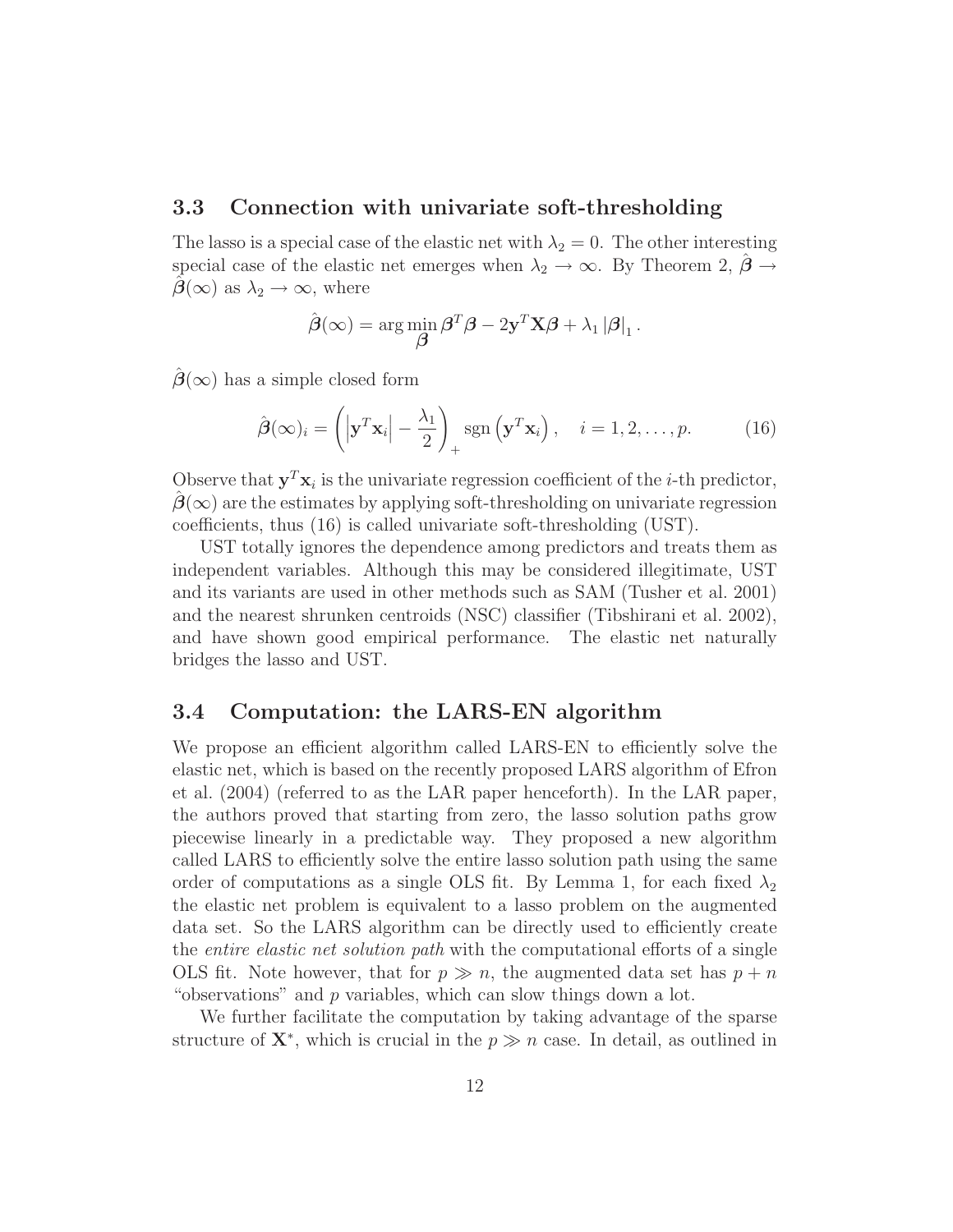the LAR paper, at the k-th step we need to invert the matrix  $G_{A_k} = \mathbf{X}_{A_k}^{*T} \mathbf{X}_{A_k}^{*}$ , where  $A_k$  is the active variable set. This is done efficiently by updating or downdating the Cholesky factorization of  $\mathbf{G}_{A_{k-1}}$  found at the previous step. Note that  $\mathbf{G}_A = \frac{1}{1+\lambda_2}$  $(X_A^T X_A + \lambda_2 I)$  for any index set A, so it amounts to updating or downdating the Cholesky factorization of  $X_{A_{k-1}}^T X_{A_{k-1}} + \lambda_2 I$ . It turns out that one can use a simple formula to update the Cholesky factorization of  $X_{A_{k-1}}^T X_{A_{k-1}} + \lambda_2 I$ , which is very similar to the formula used for updating the Cholesky factorization of  $X_{A_{k-1}}^T X_{A_{k-1}}$  (Golub & Van Loan 1983). The exact same downdating function can be used for downdating the Cholesky factorization of  $X_{A_{k-1}}^T X_{A_{k-1}} + \lambda_2 I$ . In addition, when calculating the equiangular vector and the inner products of the non-active predictors with the current residuals, we can save computations using the simple fact that  $\mathbf{X}_{j}^{*}$ has p − 1 zero elements. In a word, we do not explicitly use **X**<sup>∗</sup> to compute all the quantities in the LARS algorithm. It is also economical to only record the non-zero coefficients and the active variables set at each LARS-EN step.

The LARS-EN algorithm sequentially updates the elastic net fits. In the  $p \gg n$  case, such as with microarray data, it is not necessary to run the LARS-EN algorithm to the end (early stopping). Real data and simulated computational experiments show that the optimal results are achieved at an early stage of the LARS-EN algorithm. If we stop the algorithm after  $m$ steps, then it requires  $O(m^3 + pm^2)$  operations.

#### **3.5 Choice of tuning parameters**

We now discuss how to choose the type and value of the tuning parameter in the elastic net. Although we defined the elastic net using  $(\lambda_1, \lambda_2)$ , it is not the only choice as the tuning parameter. In the lasso, the conventional tuning parameter is the  $L_1$  norm of the coefficients  $(t)$  or the fraction of the  $L_1$  norm (s). By the proportional relation between  $\hat{\boldsymbol{\beta}}$  and  $\hat{\boldsymbol{\beta}}^*$ , we can also use  $(\lambda_2, s)$  or  $(\lambda_2, t)$  to parameterize the elastic net. The advantage of using  $(\lambda_2, s)$  is that s is always valued within [0, 1]. In the LARS algorithm the lasso is described as a forward stage-wise additive fitting procedure and shown to be (almost) identical to  $\epsilon$ - $L_2$  boosting (Efron et al. 2004). This new view adopts the number of steps  $k$  of the LARS algorithm as a tuning parameter for the lasso. For each fixed  $\lambda_2$ , the elastic net is solved by the LARS-EN algorithm, hence similarly we can use the number of the LARS-EN steps (k) as the second tuning parameter besides  $\lambda_2$ . The above three types of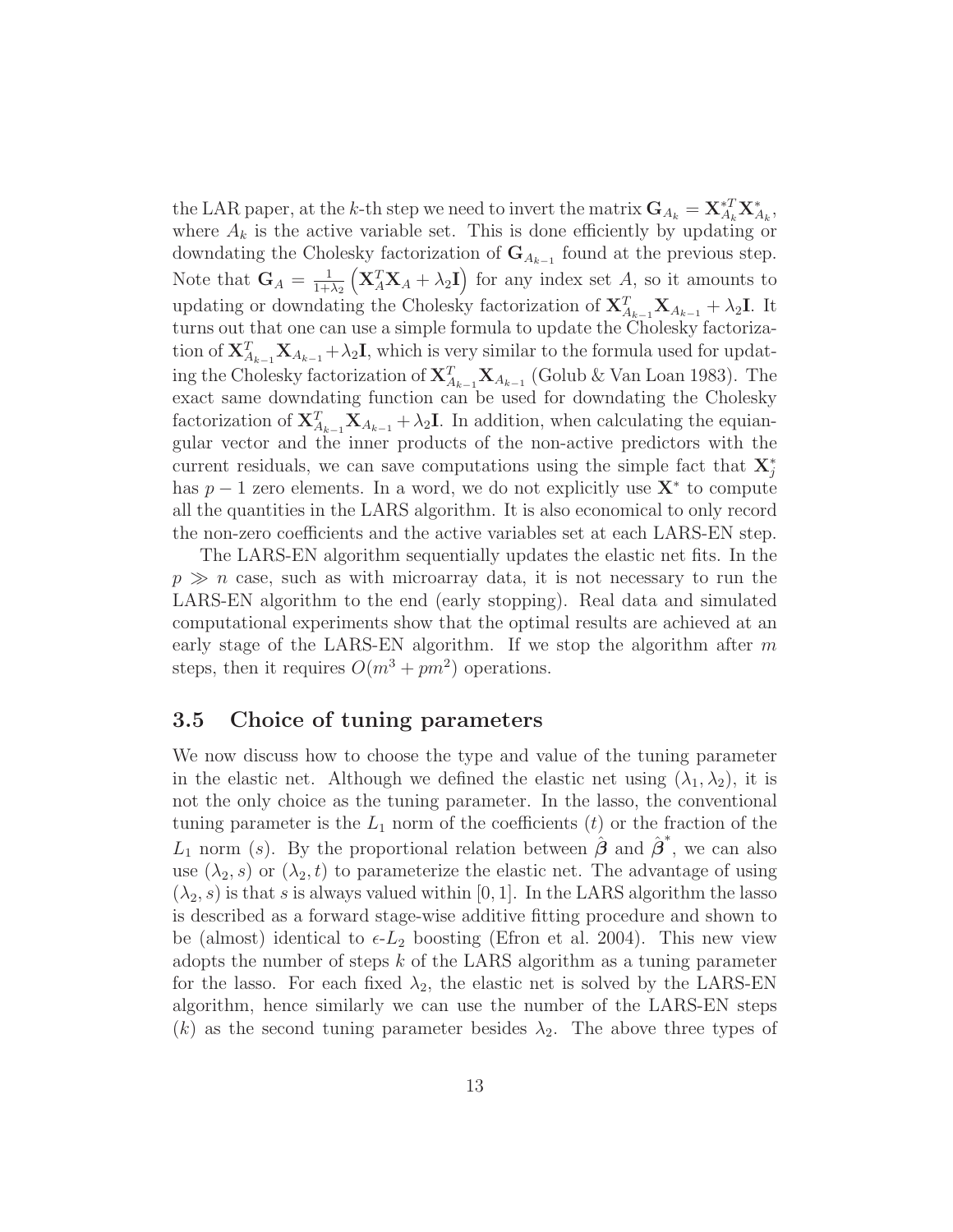tuning parameter correspond to three ways to interpret the piece-wise elastic net/lasso solution paths as shown in Figure 3.

There are well-established methods for choosing such tuning parameters (Hastie et al. 2001, Chapter 7). If only training data are available, 10 fold cross-validation is a popular method for estimating the prediction error and comparing different models, and we use it here. Note that there are two tuning parameters in the elastic net, so we need to cross-validate on a 2-dimensional surface. Typically we first pick a (relatively small) grid of values for  $\lambda_2$ , say  $(0, 0.01, 0.1, 1, 10, 100)$ . Then for each  $\lambda_2$ , the LARS-EN algorithm produces the entire solution path of the elastic net. The other tuning parameter  $(\lambda_1, s \text{ or } k)$  is selected by 10-fold CV. The chosen  $\lambda_2$  is the one giving the smallest CV error.

For each  $\lambda_2$ , the computational cost of 10-fold CV is the same as ten OLS fits. Thus the 2-D CV is computationally thrifty in the usual  $n>p$  setting. In the  $p \gg n$  case, the cost grows linearly with p, and is still manageable. Practically, early stopping is used to ease the computational burden. For example, suppose  $n = 30$  and  $p = 5000$ , if we don't want more than 200 variables in the final model, we may stop the LARS-EN algorithm after 500 steps and only consider the best k within 500.

From now on we drop the subscript of  $\lambda_2$  if s or k is the other parameter.

### **4 Prostate Cancer Data Example.**

The data in this example comes from a study of prostate cancer (Stamey et al. 1989). The predictors are eight clinical measures: log cancer volume (lcavol), log prostate weight (lweight), age, log of the amount of benign prostatic hyperplasia (lbph), seminal vesicle invasion (svi), log capsular penetration (lcp), Gleason score (gleason) and percentage Gleason score 4 or 5 (pgg45). The response is the log of prostate specific antigen (lpsa).

OLS, ridge regression, the lasso, the naive elastic net, and the elastic net were all applied to these data. The prostate cancer data were divided into two parts: a training set with 67 observations, and a test set with 30 observations. Model fitting and tuning parameter selection by 10-fold crossvalidation were carried out on the training data. We then compared the performance of those methods by computing their prediction mean squared error on the test data.

Table 1 clearly shows the elastic net as the winner among all competitors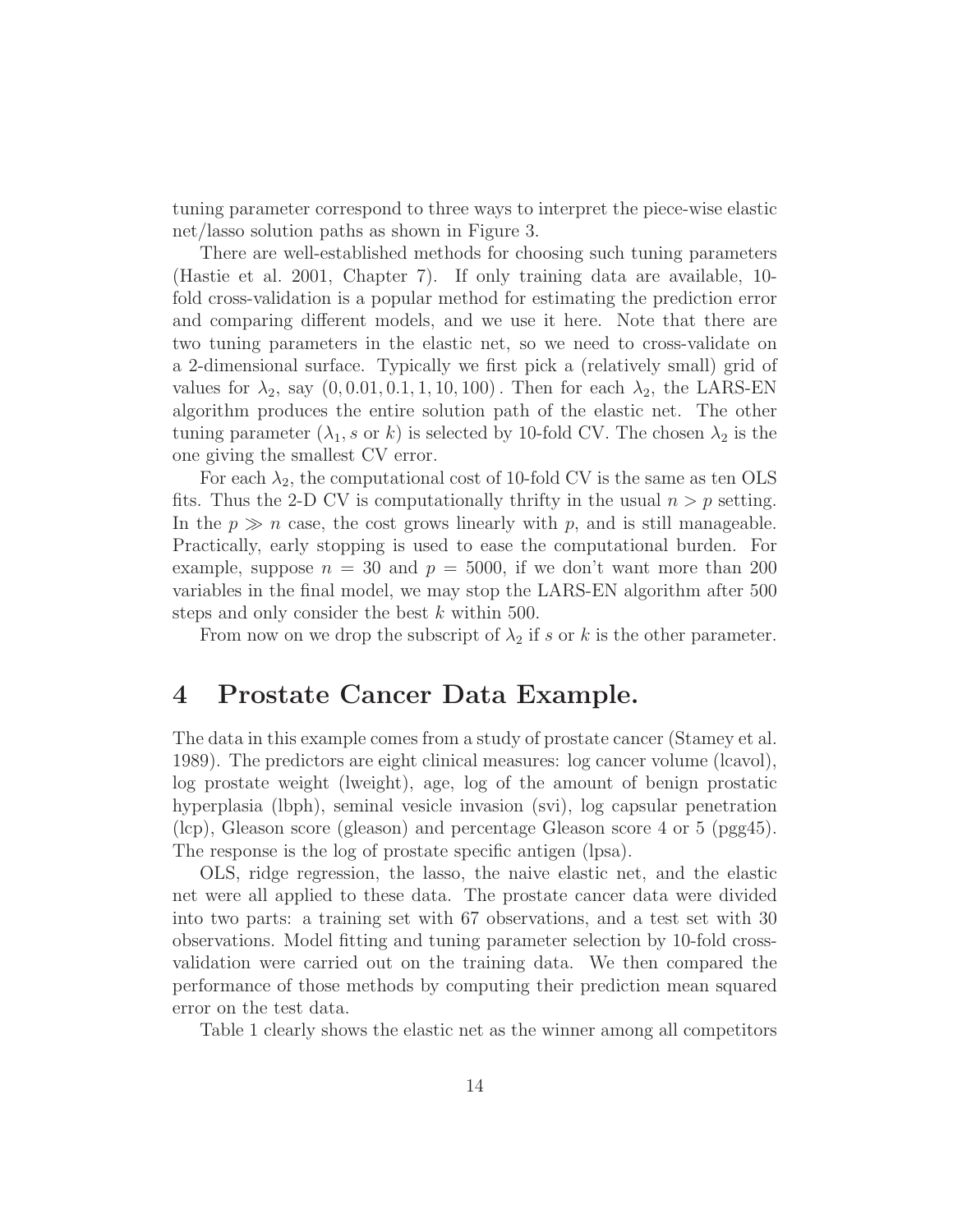Table 1: Prostate cancer data: comparing different methods

| Method            | Parameter(s)                             | Test MSE     | Variables Selected |
|-------------------|------------------------------------------|--------------|--------------------|
| OLS.              |                                          | 0.586(0.184) | all                |
| Ridge             | $\lambda = 1$                            | 0.566(0.188) | all                |
| Lasso             | $s = 0.39$                               | 0.499(0.161) | (1,2,4,5,8)        |
| Naive elastic net | $\lambda = 1, s = 1$                     | 0.566(0.188) | all                |
| Elastic net       | $\lambda = 1000, s = 0.26$ 0.381 (0.105) |              | (1,2,5,6,8)        |

in terms of both prediction accuracy and sparsity. OLS is the worst method. The naive elastic net is identical to ridge regression in this example and fails to do variable selection. The lasso includes lcavol, lweight lbph, svi, and pgg45 in the final model, while the elastic net selects lcavol, lweight, svi, lcp, and pgg45. The prediction error of the elastic net is about 24 percent lower than that of the lasso. We also see in this case that the elastic net is actually UST, because the selected  $\lambda$  is very big (1000). This can be considered as a piece of empirical evidence supporting UST. Figure 3 displays the lasso and the elastic net solution paths.

If we check the correlation matrix of these eight predictors, we see there are a number of medium correlations, although the highest is 0.76 (between pgg45 and gleason). We have seen that the elastic net dominates the lasso by a good margin. In other words, the lasso is hurt by the high correlation. We conjecture that whenever ridge improves on OLS, the elastic net will improve the lasso. We demonstrate this point by simulations in the next section.

### **5 A Simulation Study**

The purpose of this simulation is to show that the elastic net not only dominates the lasso in terms of prediction accuracy, but also is a better variable selection procedure than the lasso. We simulate data from the true model

$$
\mathbf{y} = \mathbf{X}\boldsymbol{\beta} + \sigma \epsilon, \quad \epsilon \sim N(0, 1).
$$

Four examples are presented here. The first three examples were used in the original lasso paper (Tibshirani 1996), to systematically compare the prediction performance of the lasso and ridge regression. The fourth example creates a "grouped variable" situation.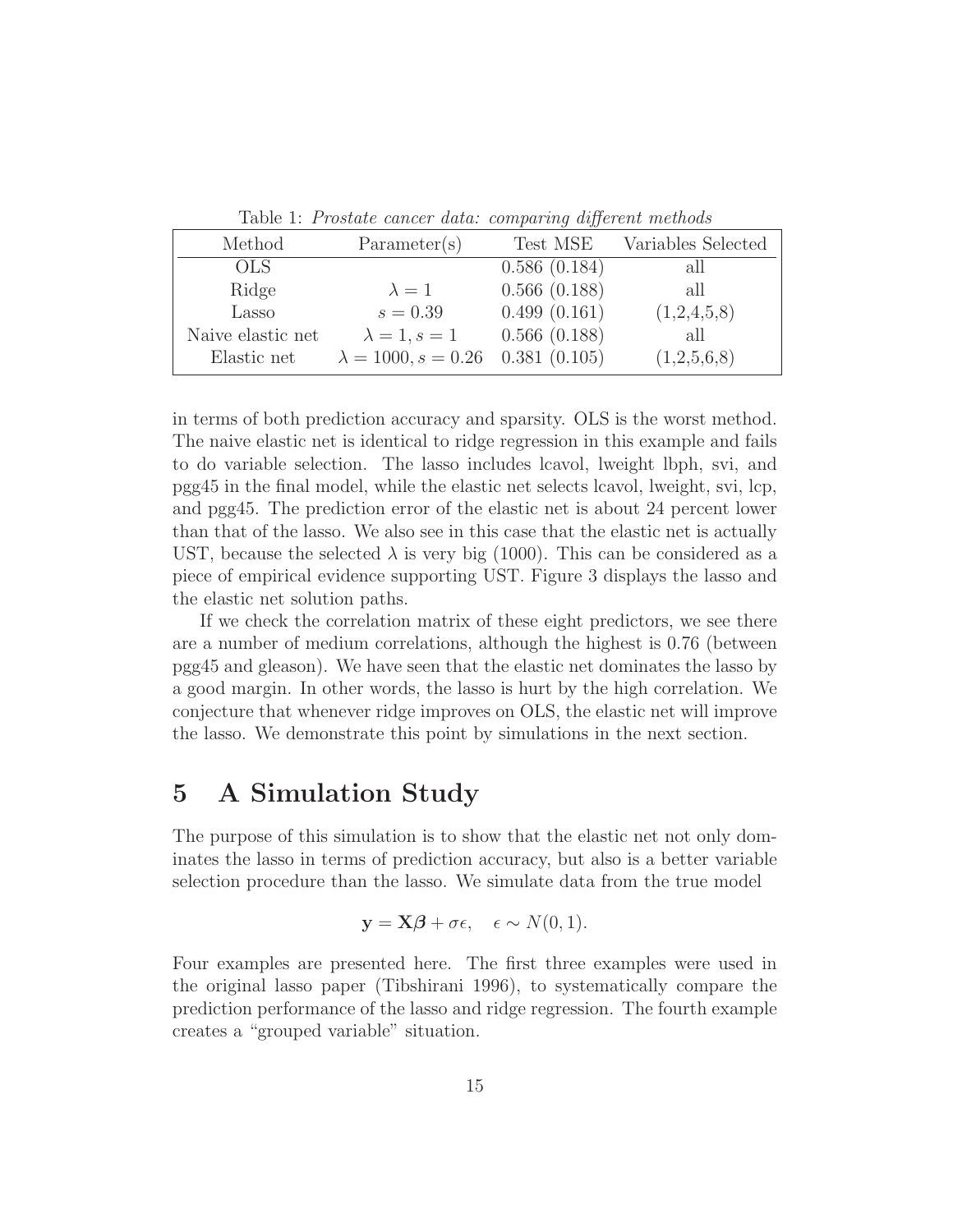

Figure 3: The left panel shows the lasso estimates as a function of s, and the right panel shows the elastic net estimates as a function of s. Both of them are piecewise linear, which is a key property of our efficient algorithm. The solution paths also show the elastic net is identical to univariate softthresholding in this example. In both plots the vertical dotted line indicates the selected final model.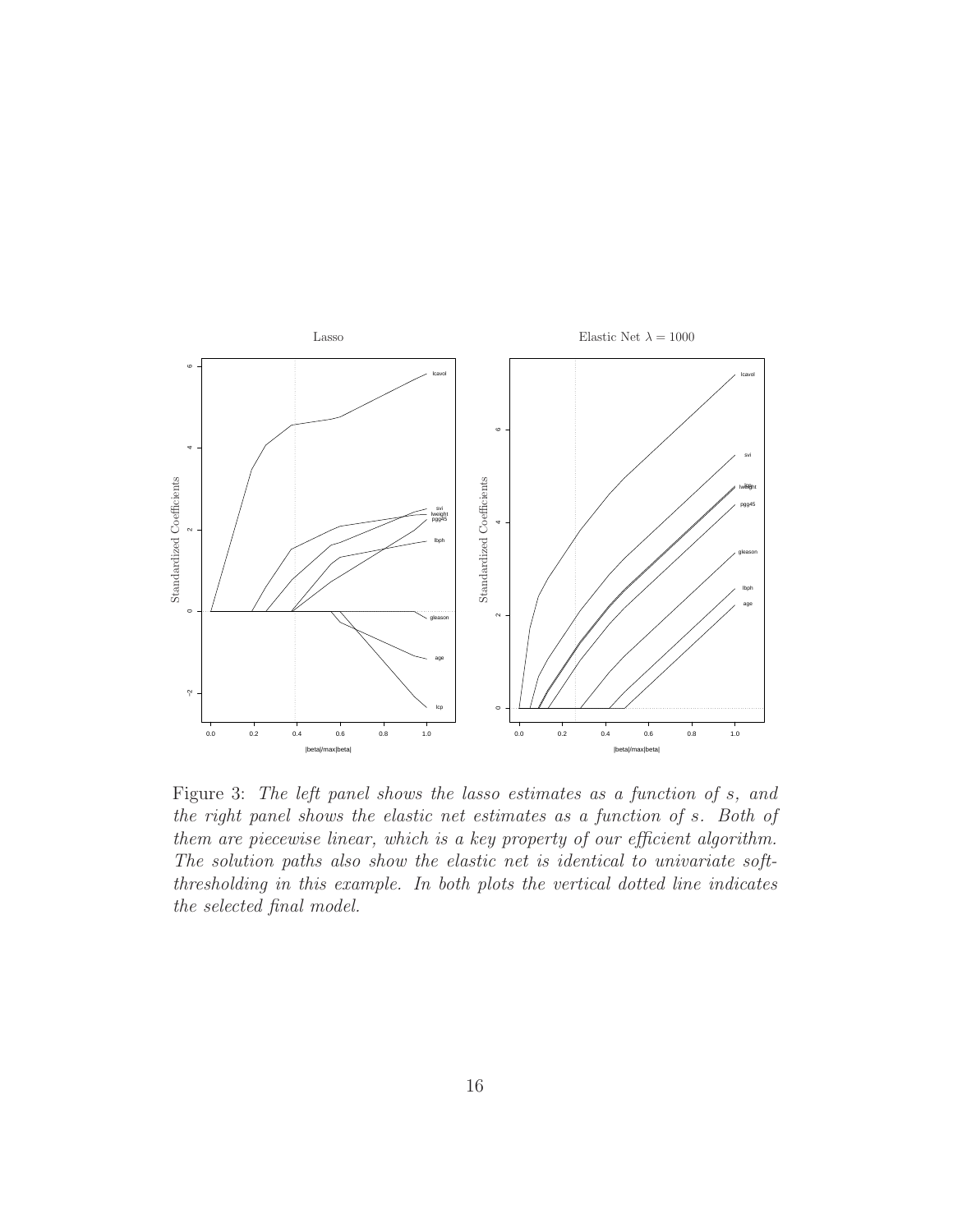Within each example, our simulated data consists of a training set, an independent validation set, and an independent test set. Models were fitted on training data only, and the validation data were used to select the tuning parameters. We computed the test error (mean squared error) on the test data set. We use the notation  $\cdot/\cdot$  / $\cdot$  to describe the number of observations in the training, validation and test set respectively; e.g. 20/20/200. Here are the details of the four scenarios.

- Example 1: We simulated 50 data sets consisting of  $20/20/200$  observations and 8 predictors. We let  $\beta = (3, 1.5, 0, 0, 2, 0, 0, 0)$  and  $\sigma = 3$ . The pairwise correlation between  $\mathbf{x}_i$  and  $\mathbf{x}_j$  was set to be  $\text{cor}(i, j) = (0.5)^{|i-j|}$ .
- Example 2: Same as example 1, except  $\beta_i = 0.85$  for all j.
- Example 3: We simulated 50 data sets consisting of 100/100/400 observations and 40 predictors. We set  $\boldsymbol{\beta} = (0, \dots, 0)$  $\overline{10}$  $, 2, \ldots, 2$  $\underbrace{10}$  $, 0, \ldots, 0$  $\underbrace{10}$  $, 2, \ldots, 2$  $\overline{10}$ ) and  $\sigma = 15$ ; cor $(i, j) = 0.5$  for all i, j.
- Example 4: We simulated 50 data sets consisting of 50/50/400 observations and 40 predictors. We chose  $\beta = (3, \ldots, 3)$  $\overline{15}$  $, 0, \ldots, 0$  $\frac{1}{25}$ ) and  $\sigma = 15$ . The predictors  $\bf{X}$  are generated as the follows

$$
\mathbf{x}_{i} = Z_{1} + \epsilon_{i}^{x}, \quad Z_{1} \sim N(0, 1), \quad i = 1, \cdots, 5,
$$
  
\n
$$
\mathbf{x}_{i} = Z_{2} + \epsilon_{i}^{x}, \quad Z_{2} \sim N(0, 1), \quad i = 6, \cdots, 10,
$$
  
\n
$$
\mathbf{x}_{i} = Z_{3} + \epsilon_{i}^{x}, \quad Z_{3} \sim N(0, 1), \quad i = 11, \cdots, 15,
$$
  
\n
$$
\mathbf{x}_{i} \sim N(0, 1), \quad \mathbf{x}_{i} \quad \text{i.i.d} \quad i = 16, \ldots, 40,
$$

where  $\epsilon_i^x$  are iid  $N(0, 0.01)$ ,  $i = 1, \ldots, 15$ . In this model, we have 3 equally important groups, and within each group there are 5 members. There are also 25 pure noise features. An ideal method would only select the 15 true features and set the coefficients of the 25 noise features to 0.

Table 2 and Figure 4 (Box-plots) summarize the prediction results. First we see that the naive elastic net either has very poor performance (in example 1) or behaves almost identical to either ridge regression (in example 2 and 3) or the lasso (in example 4). In all examples, the elastic net is significantly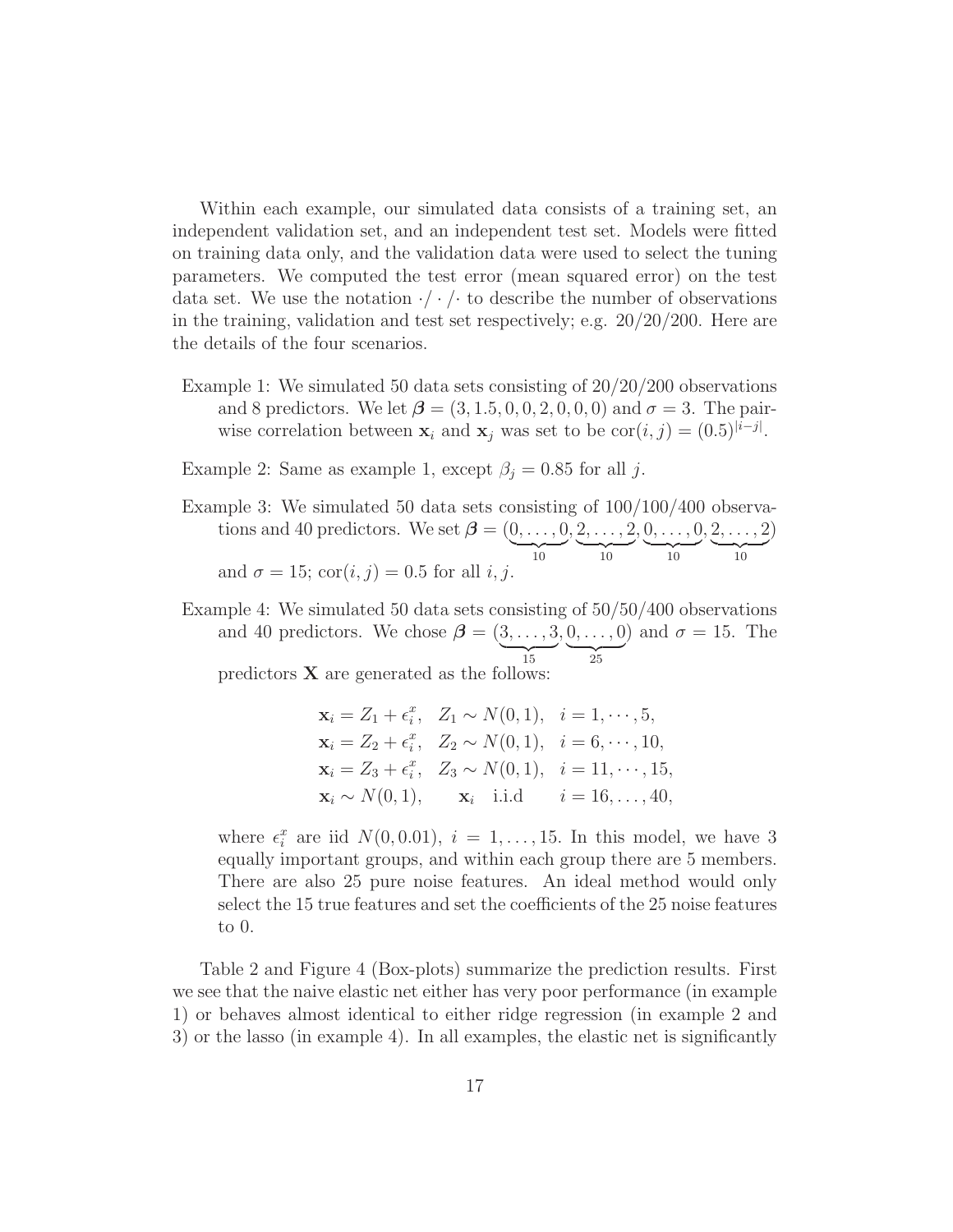Table 2: Median of MSE, inside () are the corresponding std. errors based on  $B = 500$  Bootstrap.

| Method                                                            | Ex. 1      | Ex. 2                                | Ex.3                     | Ex.4 |
|-------------------------------------------------------------------|------------|--------------------------------------|--------------------------|------|
| Lasso                                                             |            | $3.06(0.31)$ $3.87(0.38)$            | $65.0(2.82)$ 46.6 (3.96) |      |
| Elastic net                                                       | 2.51(0.29) | $3.16(0.27)$ 56.6 (1.75) 34.5 (1.64) |                          |      |
| Ridge                                                             | 4.49(0.46) | 2.84(0.27)                           | $39.5(1.80)$ 64.5 (4.78) |      |
| Naive elastic net 5.70 (0.41) 2.73 (0.23) 41.0 (2.13) 45.9 (3.72) |            |                                      |                          |      |

more accurate than the lasso, even when the lasso is doing much better than ridge. The reductions of the prediction error in four examples are 18%, 18%, 13% and 27%, respectively. The simulation results indicate that the elastic net dominates the lasso under collinearity.

Table 3 shows that the elastic net produces sparse solutions. The elastic net tends to select more variables than the lasso does, due to the grouping effect. In example 4 where grouped selection is required, the elastic net behaves like the "oracle". The additional "grouped selection" ability makes the elastic net a better variable selection method than the lasso.

Here is an idealized example showing the important differences between the elastic net and the lasso. Let  $Z_1$  and  $Z_2$  be two independent  $\text{unif}(0, 20)$ variables. The response **y** is generated from  $y = Z_1 + 0.1 \cdot Z_2 + N(0, 1)$ . Suppose we only observe

$$
\mathbf{x}_1 = Z_1 + \epsilon_1, \quad\n \mathbf{x}_2 = -Z_1 + \epsilon_2, \quad\n \mathbf{x}_3 = Z_1 + \epsilon_3,
$$
\n  
\n $\mathbf{x}_4 = Z_2 + \epsilon_4, \quad\n \mathbf{x}_5 = -Z_2 + \epsilon_5, \quad\n \mathbf{x}_6 = Z_2 + \epsilon_6,$ 

where  $\epsilon_i$  are iid  $N(0, \frac{1}{16})$ . 100 observations were generated from this model.  $\mathbf{x}_1, \mathbf{x}_2, \mathbf{x}_3$  form a group whose underlying factor is  $Z_1$ , and  $\mathbf{x}_4, \mathbf{x}_5, \mathbf{x}_6$  form a second group whose underlying factor is  $Z_2$ . The within group correlations are almost 1 and the between group correlations are almost 0. An "oracle" would identify the  $Z_1$  group as the important variates. Figure 5 compares the solution paths of the lasso and the elastic net.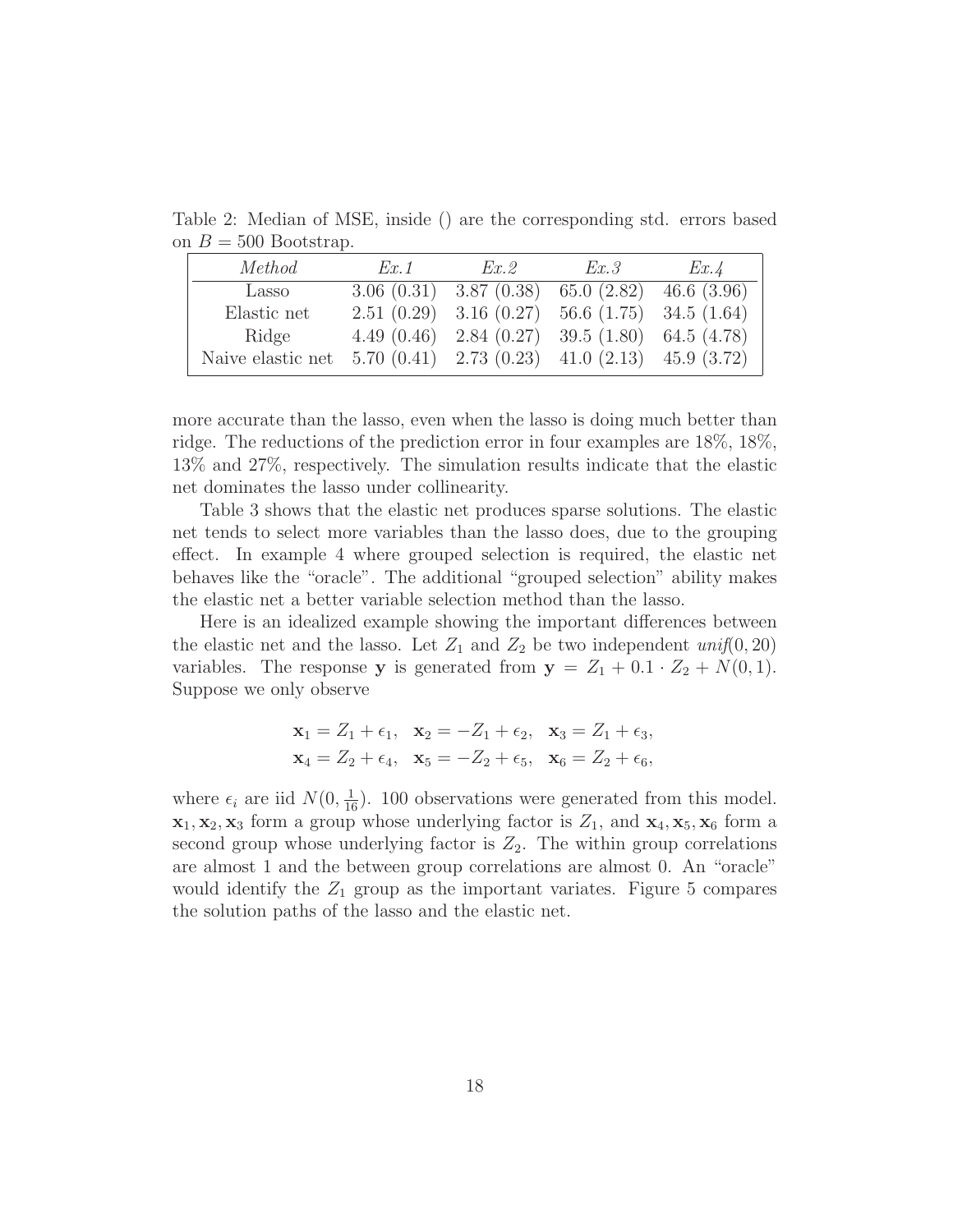

Figure 4: Comparing prediction accuracy of the lasso, the elastic net (Enet), ridge and the naive elastic net (NEnet). The elastic net outperforms the lasso in all four examples.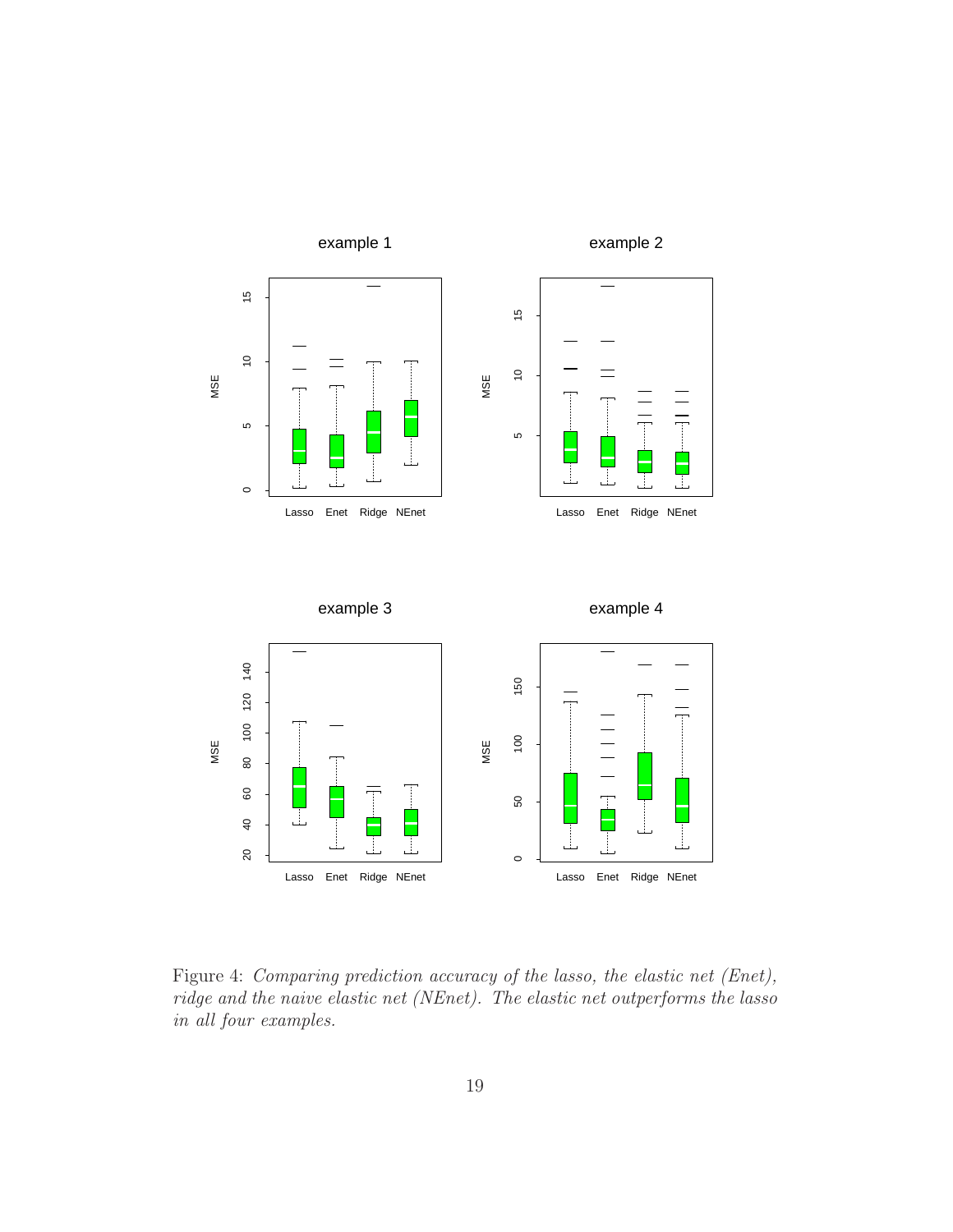Table 3: Median number of non-zero coefficients

| Method      | Ex.1 | $Ex.2$ $Ex.3$ $Ex.4$ |    |
|-------------|------|----------------------|----|
| Lasso       |      |                      |    |
| Elastic net |      |                      | 16 |



Figure 5: The left and right panel show the lasso and the elastic net  $(\lambda_2 = 0.5)$ solution paths respectively. As can be seen from the lasso solution plot, **x**<sup>3</sup> and  $\mathbf{x}_2$  are considered the most important variables in the lasso fit, but their paths are jumpy. The lasso plot does not reveal any correlation information by itself. In contrast, the elastic net has much smoother solution paths, while clearly showing the "grouped selection":  $\mathbf{x}_1, \mathbf{x}_2, \mathbf{x}_3$  are in one "significant" group and  $\mathbf{x}_4, \mathbf{x}_5, \mathbf{x}_6$  are in the other "trivial" group. The de-correlation yields grouping effect and stabilizes the lasso solution.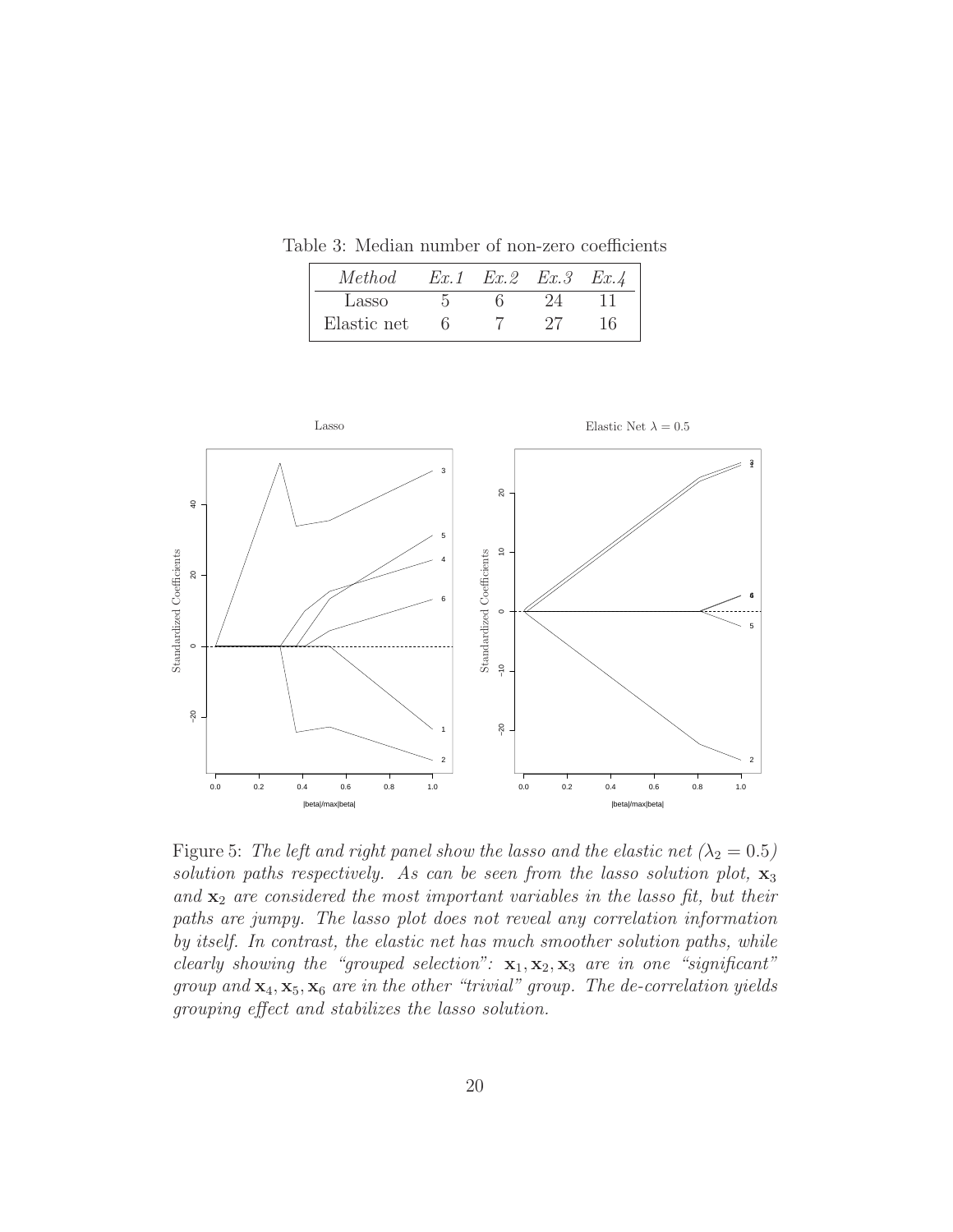# **6 Microarrays Classification and Gene Selection**

A typical microarray data set has thousands of genes and less than 100 samples. Because of the unique structure of the microarray data, we feel a good classification method should have the following properties:

- 1. Gene selection should be built into the procedure.
- 2. It should not be limited by the fact that  $p \gg n$ .
- 3. For those genes sharing the same biological "pathway", it should be able to automatically include whole groups into the model once one gene amongst them is selected.

From published results in this domain, it appears that many classifiers achieve similar low classification error rates. But many of these methods do not select genes in a satisfactory way. Most of the popular classifiers fail with respect to at least one of the above properties. The lasso is good at (1) but fails both (2) and (3). The support vector machine (SVM) (Guyon et al. 2002) and penalized logistic regression (PLR) (Zhu & Hastie 2004) are very successful classifiers, but they cannot do gene selection automatically and both use either univariate ranking (UR) (Golub et al. 1999) or recursive feature elimination (RFE) (Guyon et al. 2002) to reduce the number of genes in the final model.

As an automatic variable selection method, the elastic net naturally overcomes the difficulty of  $p \gg n$  and has the ability to do "grouped selection". We use the leukemia data to illustrate the elastic net classifier.

The leukemia data consists of 7129 genes and 72 samples (Golub et al. 1999). In the training data set, there are 38 samples, among which 27 are type 1 leukemia (ALL) and 11 are type 2 leukemia (AML). The goal is to construct a diagnostic rule based on the expression level of those 7219 genes to predict the type of leukemia. The remaining 34 samples are used to test the prediction accuracy of the diagnostic rule. To apply the elastic net, we first coded the type of leukemia as a 0-1 response y. The classification function is I(fitted value  $> 0.5$ ), where  $I(\cdot)$  is the indicator function. We used 10-fold cross-validation to select the tuning parameters.

We used pre-screening to make the computation more manageable. Each time a model is fit, we first select the 1000 most "significant" genes as the predictors, according to their t-statistic scores (Tibshirani et al. 2002). Note that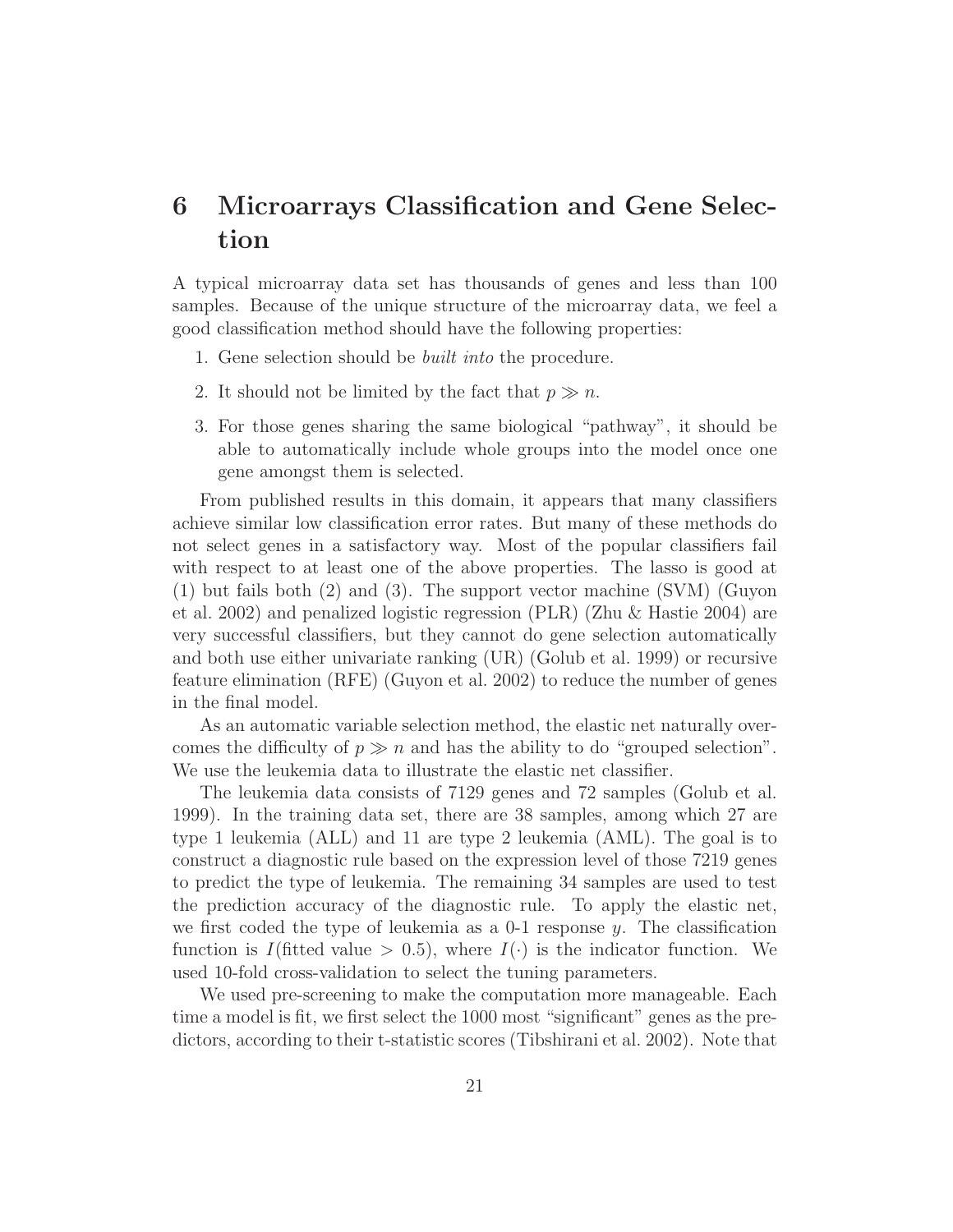Table 4: Summary of leukemia classification results

| Method           | 10-fold CV error Test error No. of genes |      |    |
|------------------|------------------------------------------|------|----|
| Golub            | 3/38                                     | 4/34 | 50 |
| <b>SVM RFE</b>   | 2/38                                     | 1/34 | 31 |
| PLR RFE          | 2/38                                     | 1/34 | 26 |
| NSC <sup>.</sup> | 2/38                                     | 2/34 | 21 |
| Elastic Net      | 3/38                                     | 0/34 | 45 |

this screening is done separately in each training fold in the cross-validation. In practise, this screening does not effect the results, because we stop the elastic net path relatively early, at a stage when the screened variables are unlikely to be in the model.

All the pre-screening, fitting and tuning were done only using the training set and the classification error is evaluated on the test data.

We stopped the LARS-EN algorithm after 200 steps. As can be seen from Figure 6, using the number of steps k in the LARS-EN algorithm as the tuning parameter, the elastic net classifier  $(\lambda = 0.01, k = 82)$  gives 10-fold CV error  $3/38$  and the test error  $0/34$  with 45 genes selected. Figure 7 displays the elastic net solution paths and the gene selection results. Table 4 compares the elastic net with several competitors including Golubs' method, the support vector machine (SVM), penalized logistic regression (PLR), nearest shrunken centroid (NSC) (Tibshirani et al. 2002). The elastic net gives the best classification, and it has an internal gene selection facility.

# **7 Discussion**

We have proposed the elastic net, a novel shrinkage and selection method. The elastic net produces a sparse model with good prediction accuracy, while encouraging a grouping effect. The empirical results and simulations demonstrate the good performance of the elastic net and its superiority over the lasso. When used as a (two-class) classification method, the elastic net appears to perform well on microarray data in terms of misclassification error, and it does automatic gene selection.

Although our methodology is motivated by regression problems, the elastic net penalty can be used in classification problems with any consistent (Zhang 2004) loss functions, including the  $L_2$  loss which we have considered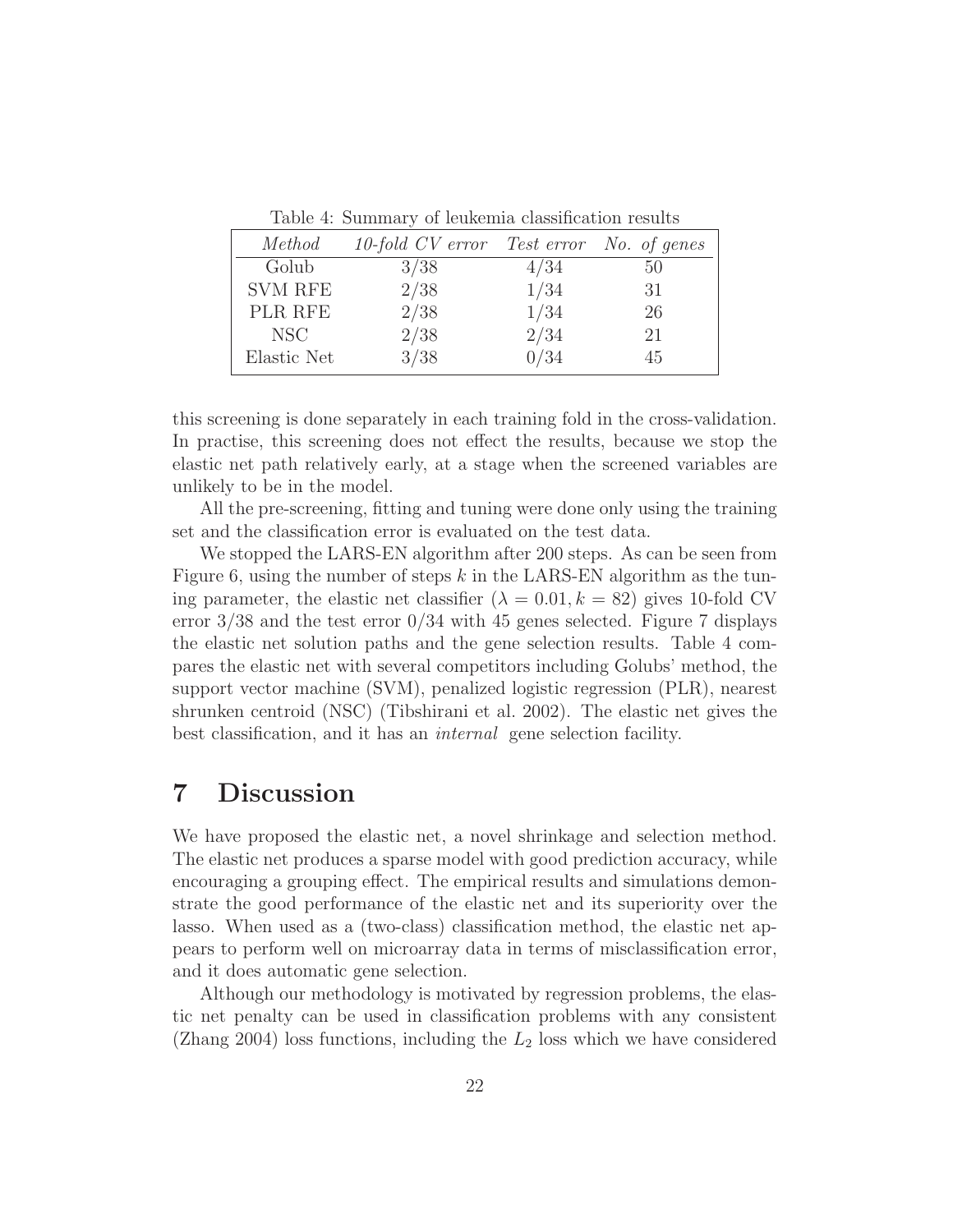

Leukemia classification: early stopping at 200 steps

Leukemia classification: the whole elastic net paths



Figure 6: Leukemia classification and gene selection by the elastic net  $(\lambda =$ 0.01). The early stopping strategy (the upper plot) finds the optimal classifier with much less computational cost. With early stopping, the number of steps is much more convenient than s, the fraction of  $L_1$  norm, since computing s depends on the fit at the last step of the LARS-EN algorithm, the actual values of s are not available in 10-fold cross-validation if the LARS-EN algorithm is early stopped. On the training set, steps=200 is equivalent to  $s = 0.50$ , indicated by the broken vertical line in the lower plot.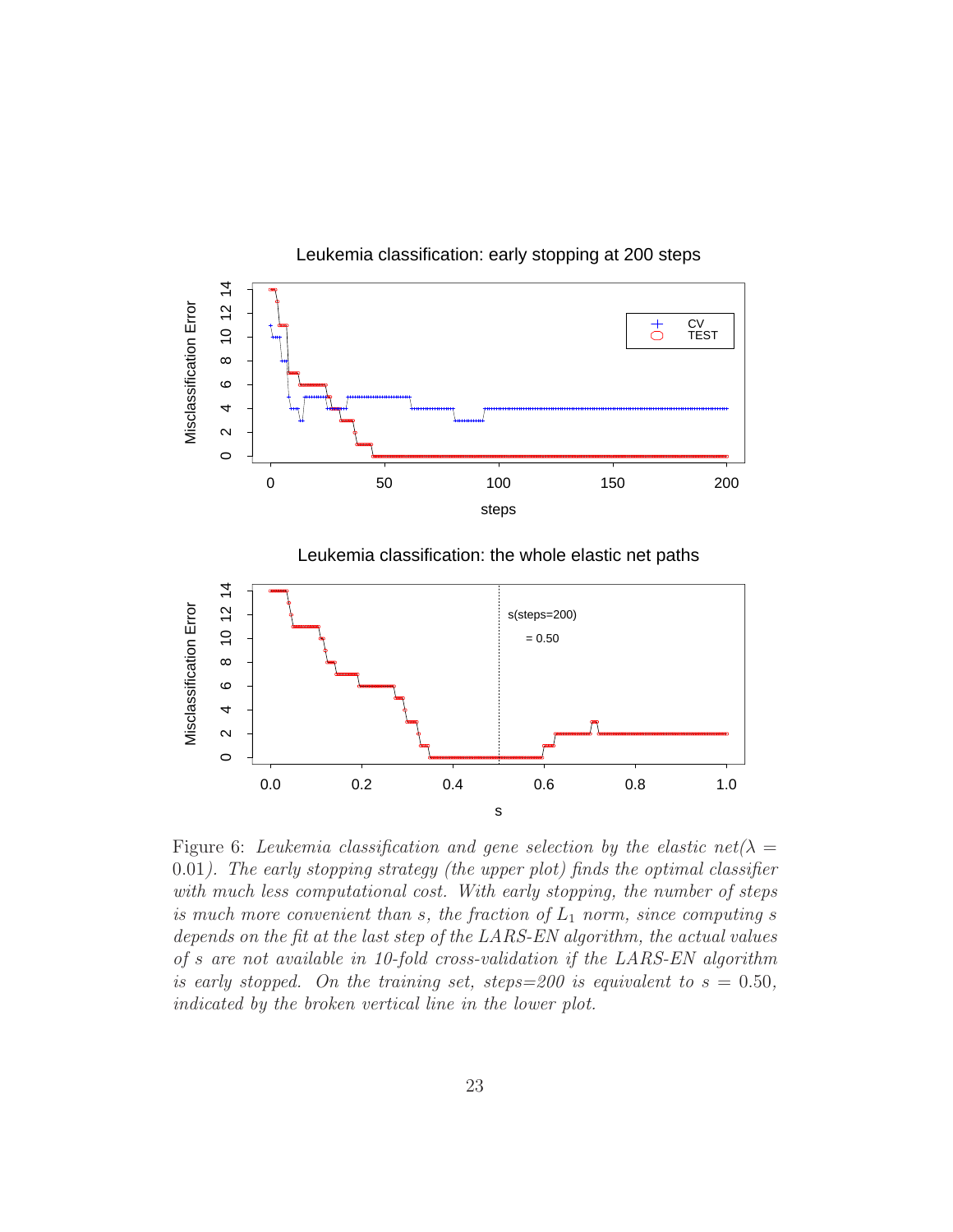

Figure 7: Leukemia data: the elastic net coefficients paths (up to  $k = 100$ ). The labels on the top indicate the number of nonzero coefficients (selected genes) at each step. The optimal elastic net model is given by the fit at step eighty-two with 45 selected genes. Note that the size of training set is 38, so the lasso can at most select 38 genes. In contrast, the elastic net selected more than 38 genes, not limited by the sample size.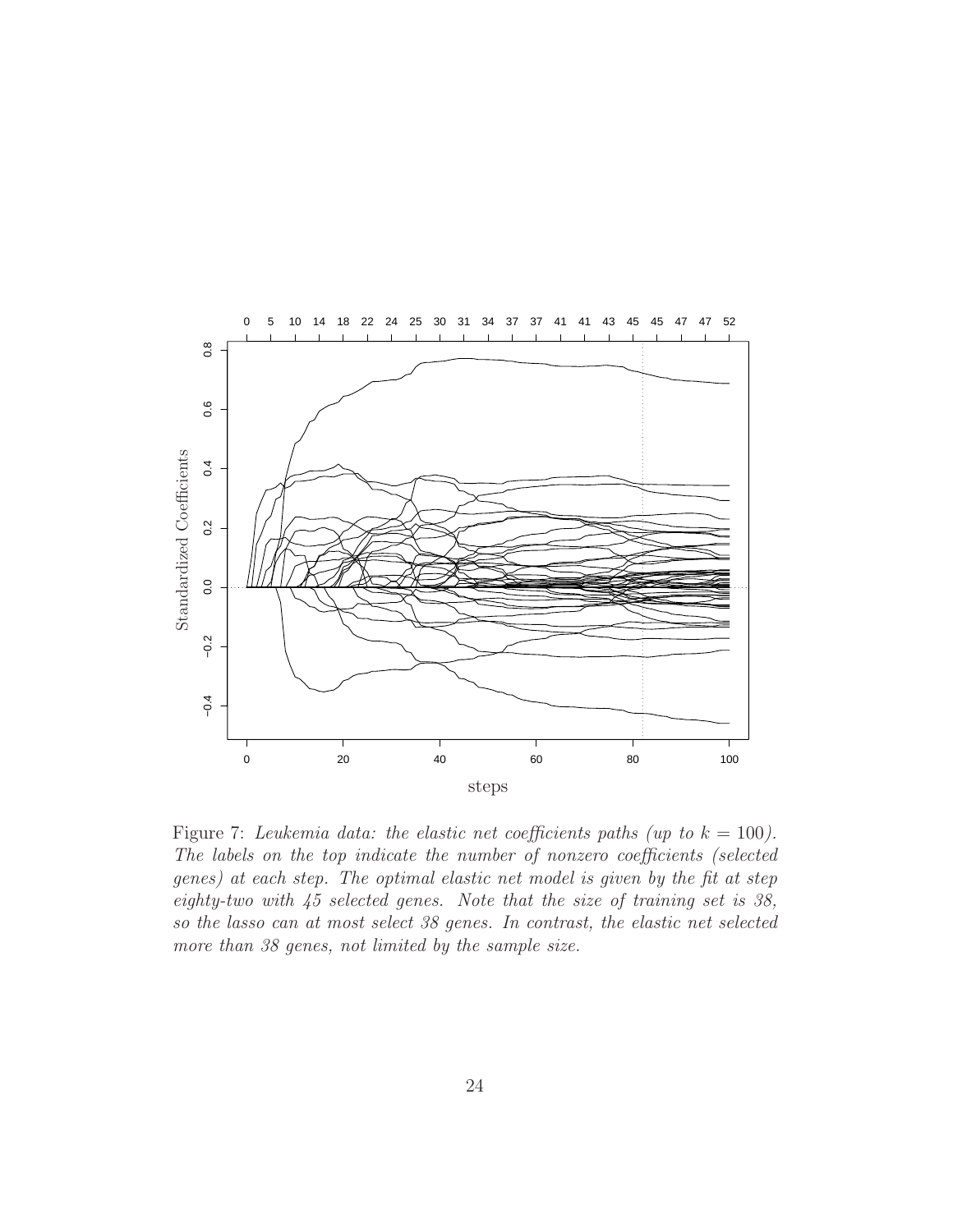here and binomial deviance. Some nice properties of the elastic net are better understood in the classification paradigm. For example, Figure 6 is a familiar picture in boosting: the test error keeps decreasing and reaches a long flat region then slightly increases (Hastie et al. 2001). This is no coincidence. In fact we have discovered that the elastic net penalty has a close connection with the maximum margin explanation (Rosset et al. 2004) to the success of the SVM and boosting. Thus Figure 6 has a nice margin-based explanation. We have made some progress in using the elastic net penalty in classification, which will be reported in a future paper.

We view the elastic net as a generalization of the lasso, which has been shown to be a valuable tool for model fitting and feature extraction. Recently the lasso was used to explain the success of boosting: boosting performs a high-dimensional lasso without explicitly using the lasso penalty (Hastie et al. 2001, Friedman et al. 2004). Our results offer other insights into the lasso, and ways to improve it.

# **Acknowledgements**

We thank Rob Tibshirani and Ji Zhu for helpful comments. Trevor Hastie was partially supported by grant DMS-0204162 from the National Science Foundation, and grant RO1-EB0011988-08 from the National Institutes of Health. Hui Zou was supported by grant DMS-0204162 from the National Science Foundation.

# **Appendix: Proofs**

#### **Proof of Lemma 2.**

Part (1): Fix  $\lambda > 0$ . If  $\hat{\beta}_i \neq \hat{\beta}_j$ , let us consider  $\hat{\boldsymbol{\beta}}^*$  as follows

$$
\hat{\beta}^*_k = \begin{cases} \hat{\beta}_k & \text{if } k \neq i \text{ and } k \neq j \\ \frac{1}{2} (\hat{\beta}_i + \hat{\beta}_j) & \text{if } k = i \text{ or } k = j. \end{cases}
$$

 $\text{Because } \mathbf{x}_i = \mathbf{x}_j \text{, it is obvious that } \mathbf{X} \hat{\boldsymbol{\beta}}^* = \mathbf{X} \hat{\boldsymbol{\beta}} \text{, thus } \left| \mathbf{y} - \mathbf{X} \hat{\boldsymbol{\beta}}^* \right|$  $\mathbf{z}^2 = \left| \mathbf{y} - \mathbf{X} \hat{\boldsymbol{\beta}} \right|$ 2 . However,  $J(\cdot)$  is strictly convex, so we have  $J(\hat{\boldsymbol{\beta}}^{*}) < J(\hat{\boldsymbol{\beta}})$ . Therefore  $\hat{\boldsymbol{\beta}}$ cannot be the minimizer of (7), a contradiction. So we must have  $\hat{\beta}_i = \hat{\beta}_j$ .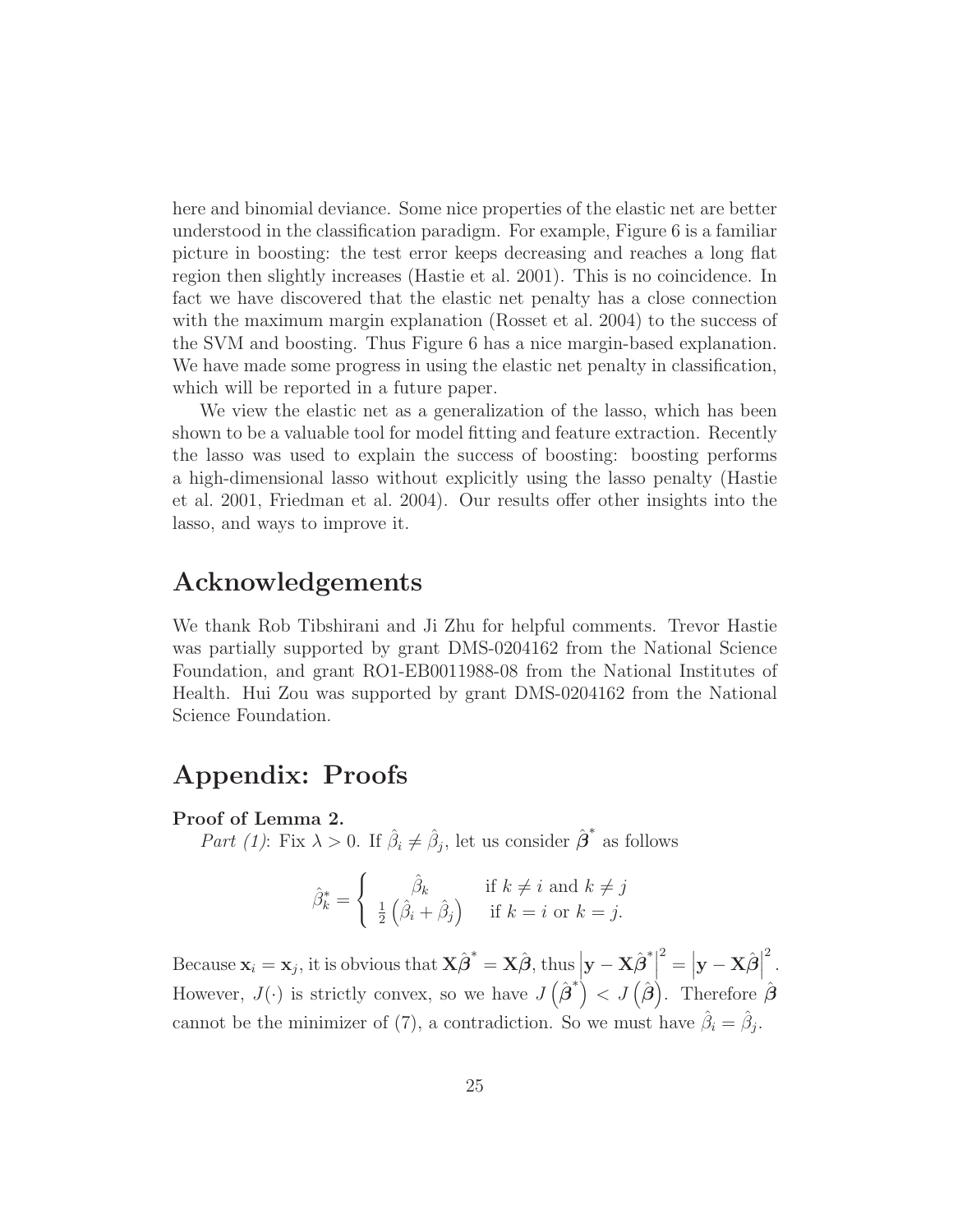Part (2): If  $\hat{\beta}_i \hat{\beta}_j < 0$ , consider the same  $\hat{\boldsymbol{\beta}}^*$  again. We see  $|\hat{\boldsymbol{\beta}}^*| < |\hat{\boldsymbol{\beta}}|$ , so  $\hat{\boldsymbol{\beta}}$ cannot be a lasso solution. The rest can be directly verified by the definition of the lasso, thus omitted.

**Proof of Theorem 1.** If  $\hat{\beta}_i(\lambda_1, \lambda_2) \hat{\beta}_j(\lambda_1, \lambda_2) > 0$ , then both  $\hat{\beta}_i(\lambda_1, \lambda_2)$ and  $\hat{\beta}_j(\lambda_1, \lambda_2)$  are non-zero, we have sgn  $(\hat{\beta}_i(\lambda_1, \lambda_2)) = \text{sgn}(\hat{\beta}_j(\lambda_1, \lambda_2)).$ Because of (4),  $\hat{\boldsymbol{\beta}}(\lambda_1, \lambda_2)$  satisfies

$$
\frac{\partial L(\lambda_1, \lambda_2, \boldsymbol{\beta})}{\partial \beta_k} \Big|_{\boldsymbol{\beta} = \hat{\boldsymbol{\beta}}(\lambda_1, \lambda_2)} = 0 \quad \text{if } \hat{\beta}_k(\lambda_1, \lambda_2) \neq 0. \tag{17}
$$

Hence we have

$$
-2\mathbf{x}_{i}^{T}\left(\mathbf{y}-\mathbf{X}\hat{\boldsymbol{\beta}}\left(\lambda_{1},\lambda_{2}\right)\right)+\lambda_{1}\mathrm{sgn}\left(\hat{\beta}_{i}\left(\lambda_{1},\lambda_{2}\right)\right)+2\lambda_{2}\hat{\beta}_{i}\left(\lambda_{1},\lambda_{2}\right)=0,\quad(18)
$$

$$
-2\mathbf{x}_{j}^{T}\left(\mathbf{y}-\mathbf{X}\hat{\boldsymbol{\beta}}\left(\lambda_{1},\lambda_{2}\right)\right)+\lambda_{1}\text{sgn}\left(\hat{\beta}_{j}\left(\lambda_{1},\lambda_{2}\right)\right)+2\lambda_{2}\hat{\beta}_{j}\left(\lambda_{1},\lambda_{2}\right)=0.\tag{19}
$$

Subtracting (18) from (19) gives

$$
(\mathbf{x}_j^T - \mathbf{x}_i^T) (\mathbf{y} - \mathbf{X}\hat{\boldsymbol{\beta}}(\lambda_1, \lambda_2)) + \lambda_2 (\hat{\beta}_i (\lambda_1, \lambda_2) - \hat{\beta}_j (\lambda_1, \lambda_2)) = 0,
$$

which is equivalent to

$$
\hat{\beta}_i(\lambda_1, \lambda_2) - \hat{\beta}_j(\lambda_1, \lambda_2) = \frac{1}{\lambda_2} (\mathbf{x}_i^T - \mathbf{x}_j^T) \hat{r}(\lambda_1, \lambda_2), \qquad (20)
$$

where  $\hat{r}(\lambda_1, \lambda_2) = \mathbf{y} - \mathbf{x}\hat{\boldsymbol{\beta}}(\lambda_1, \lambda_2)$  is the residual vector. Since **X** are standardized,  $|\mathbf{x}_i - \mathbf{x}_j|^2 = 2(1 - \rho)$  where  $\rho = \mathbf{x}_i^T \mathbf{x}_j$ . By (4) we must have

$$
L(\lambda_1, \lambda_2, \hat{\boldsymbol{\beta}}(\lambda_1, \lambda_2)) \le L(\lambda_1, \lambda_2, \boldsymbol{\beta} = 0),
$$
  
i.e.,  $|\hat{r}(\lambda_1, \lambda_2)|^2 + \lambda_2 |\hat{\boldsymbol{\beta}}(\lambda_1, \lambda_2)|^2 + \lambda_1 |\hat{\boldsymbol{\beta}}(\lambda_1, \lambda_2)|_1 \le |\mathbf{y}|^2.$ 

So  $|\hat{r}(\lambda_1, \lambda_2)| \leq |\mathbf{y}|$ . Then (20) implies

$$
D_{\lambda_1,\lambda_2}(i,j) \leq \frac{1}{\lambda_2} \frac{|\hat{\boldsymbol{r}}(\lambda_1,\lambda_2)|}{|\mathbf{y}|} |\mathbf{x}_i - \mathbf{x}_j| \leq \frac{1}{\lambda_2} \sqrt{2(1-\rho)}.
$$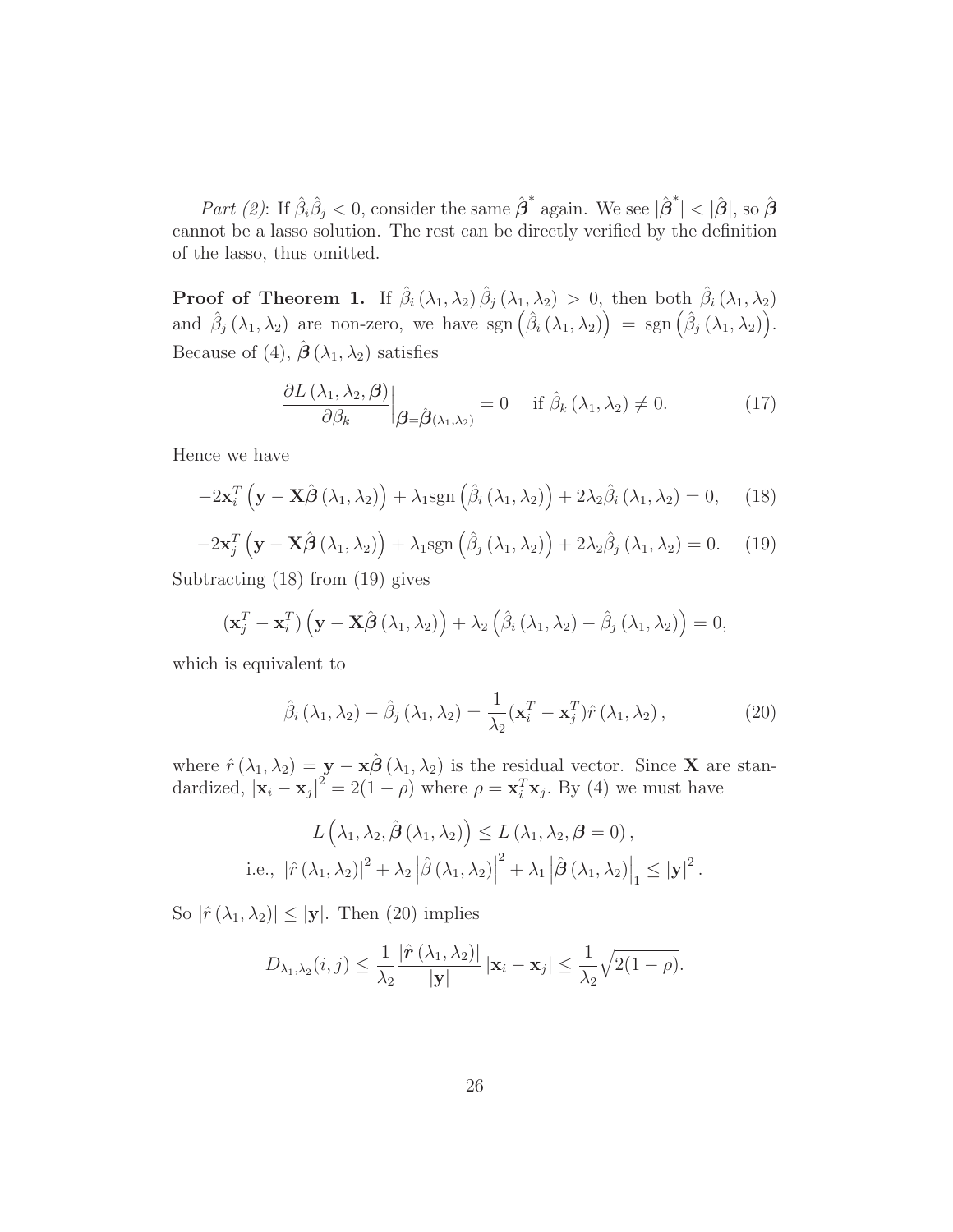**Proof of Theorem 2.** Let  $\hat{\boldsymbol{\beta}}$  be the elastic net estimates. By definition and (10) we have

$$
\hat{\boldsymbol{\beta}} = \arg \min_{\boldsymbol{\beta}} \left| \mathbf{y}^* - \mathbf{X}^* \frac{\boldsymbol{\beta}}{\sqrt{1 + \lambda_2}} \right|^2 + \frac{\lambda_1}{\sqrt{1 + \lambda_2}} \left| \frac{\boldsymbol{\beta}}{\sqrt{1 + \lambda_2}} \right|_1
$$
  
= 
$$
\arg \min_{\boldsymbol{\beta}} \boldsymbol{\beta}^T \left( \frac{\mathbf{X}^{*T} \mathbf{X}^*}{1 + \lambda_2} \right) \boldsymbol{\beta} - 2 \frac{\mathbf{y}^{*T} X^*}{\sqrt{1 + \lambda_2}} + \mathbf{y}^{*T} \mathbf{y}^* + \frac{\lambda_1 |\boldsymbol{\beta}|_1}{1 + \lambda_2}.
$$
 (21)

Substituting the identities

$$
\mathbf{X}^{*T}\mathbf{X}^* = \left(\frac{\mathbf{X}^T\mathbf{X} + \lambda_2}{1 + \lambda_2}\right), \quad \mathbf{y}^{*T}\mathbf{X}^* = \frac{\mathbf{y}^T\mathbf{X}}{\sqrt{1 + \lambda_2}}, \quad \mathbf{y}^{*T}\mathbf{y}^* = \mathbf{y}^T\mathbf{y}
$$

into (21), we have

$$
\hat{\boldsymbol{\beta}} = \arg \min_{\boldsymbol{\beta}} \frac{1}{1 + \lambda_2} \left( \boldsymbol{\beta}^T \left( \frac{\mathbf{X}^T \mathbf{X} + \lambda_2 \mathbf{I}}{1 + \lambda_2} \right) \boldsymbol{\beta} - 2 \mathbf{y}^T \mathbf{X} \boldsymbol{\beta} + \lambda_1 |\boldsymbol{\beta}|_1 \right) + \mathbf{y}^T \mathbf{y}
$$
  
= 
$$
\arg \min_{\boldsymbol{\beta}} \boldsymbol{\beta}^T \left( \frac{\mathbf{X}^T \mathbf{X} + \lambda_2 \mathbf{I}}{1 + \lambda_2} \right) \boldsymbol{\beta} - 2 \mathbf{y}^T \mathbf{X} \boldsymbol{\beta} + \lambda_1 |\boldsymbol{\beta}|_1.
$$

# **References**

- Breiman, L. (1996), 'Heuristics of instability and stabilization in model selection', The Annals of Statistics **24**, 2350–2383.
- Donoho, D., Johnstone, I., Kerkyacharian, G. & Picard, D. (1995), 'Wavelet shrinkage: asymptopia? (with discussion)', *Journal of the Royal Statis*tical Society, B **57**, 301–337.
- Efron, B., Hastie, T., Johnstone, I. & Tibshirani, R. (2004), 'Least angle regression', The Annals of Statistics **32**, 407–499.
- Fan, J. & Li, R. (2001), 'Variable selection via nonconcave penalized likelihood and its oracle properties', Journal of the American Statistical Association **96**, 1348–1360.
- Frank, I. & Friedman, J. (1993), 'A statistical view of some chemometrics regression tools', Technometrics **35**, 109–148.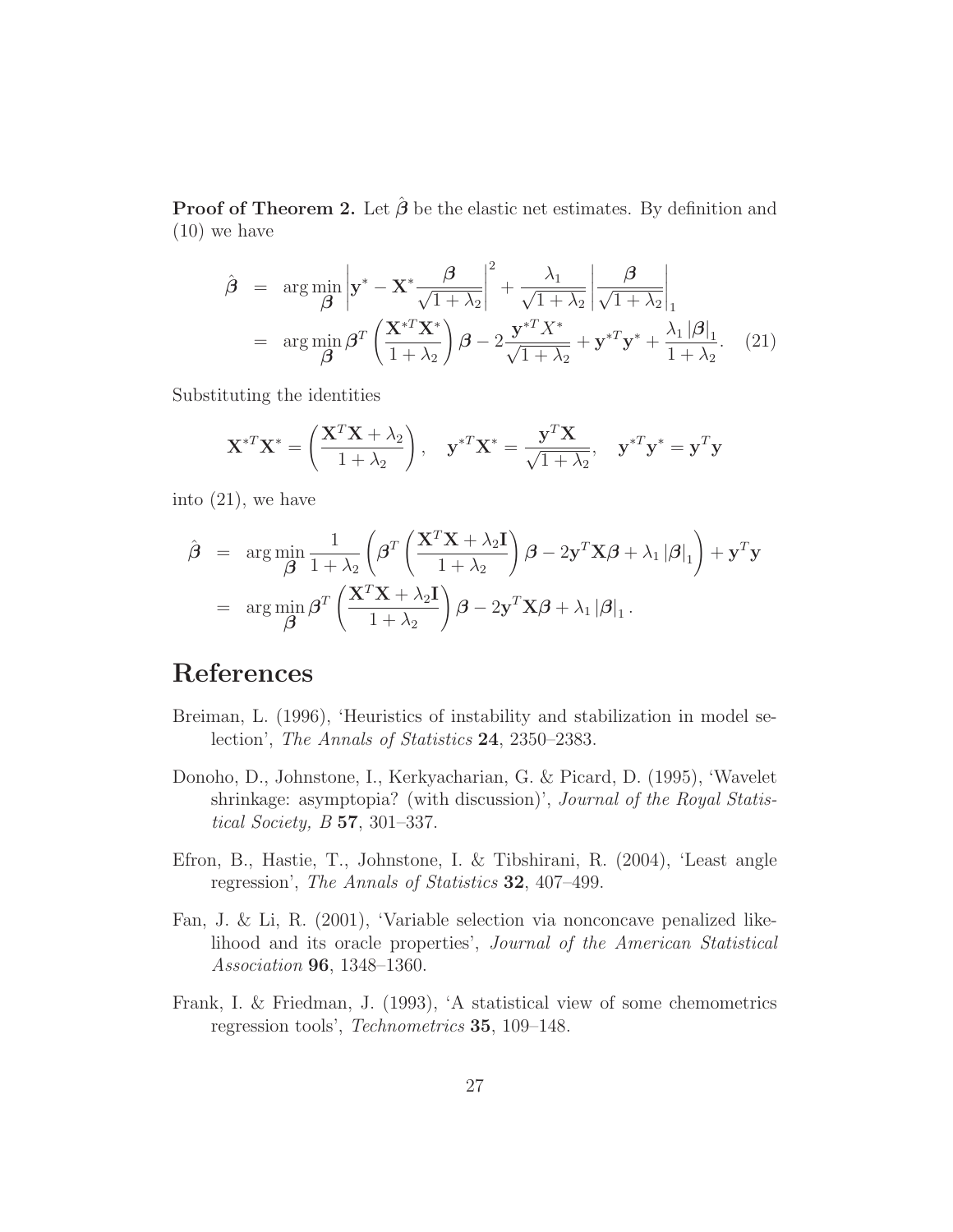- Friedman, J. (1989), 'Regularized discriminant analysis', Journal of the American Statistical Association **84**, 249–266.
- Friedman, J., Hastie, T., Rosset, S., Tibshirani, R. & Zhu, J. (2004), 'Discussion of boosting papers', The Annals of Statistics **32**, 102–107.
- Fu, W. (1998), 'Penalized regression: The bridge versus the lasso', Journal of Computational and Graphical Statistics **7**, 397–416.
- Golub, G. & Van Loan, C. (1983), *Matrix computations*, Johns Hopkins University Press.
- Golub, T., Slonim, D., Tamayo, P., Huard, C., Gaasenbeek, M., Mesirov, J., Coller, H., Loh, M., Downing, J. & Caligiuri, M. (1999), 'Molecular classification of cancer: class discovery and class prediction by gene expression monitoring', Science **286**, 513–536.
- Guyon, I., Weston, J., Barnhill, S. & Vapnik, V. (2002), 'Gene selection for cancer classification using support vector machines', Machine Learning **46**, 389–422.
- Hastie, T., Tibshirani, R., Eisen, M., Brown, P., Ross, D., Scherf, U., Weinstein, J., Alizadeh, A., Staudt, L. & Botstein, D. (2000), ''gene shaving' as a method for identifying distinct sets of genes with similar expression patterns', Genome Biology **1**, 1–21.
- Hastie, T., Tibshirani, R. & Friedman, J. (2001), The Elements of Statistical Learning; Data mining, Inference and Prediction, Springer Verlag, New York.
- Hoerl, A. & Kennard, R. (1988), Ridge regression, in 'Encyclopedia of Statistical Sciences', Vol. 8, Wiley, New York, pp. 129–136.
- Ramon, D.-U. (2003), A simple method for finding molecular signatures from gene expression data, Technical report, Spanish National Cancer Center Bioinformatics Technical Report.
- Rosset, S., Zhu, J. & Hastie, T. (2004), 'Boosting as a regularized path to a maximum margin classifier', Journal of Machine Learning Research **5**, 941–973.